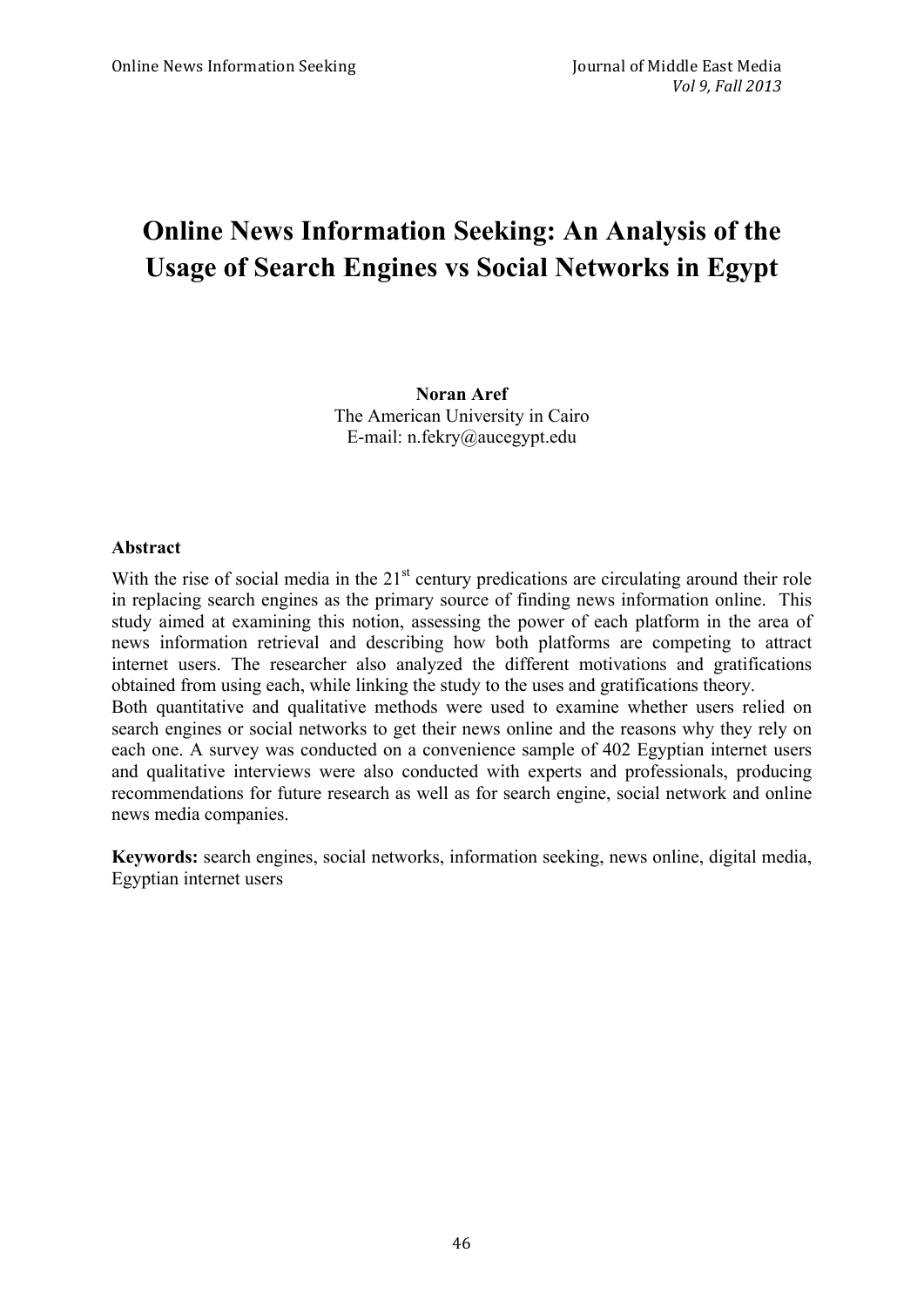#### **Introduction**

We live in a twenty-four seven world of journalism, a world of news about news that exist providing people with near-instant and ever-present news information. In this fast paced technology driven society we live in, it has been proven within the last few years that one of the most sought after channels in finding information is no other than the Internet. In 2009, amongst 3,348 Egyptians surveyed, 50% of them preferred reading newspapers online while 34% preferred reading newspapers offline (Ghannam, 2011).

Initially online users would log on to specific websites or use a search engine such as Google or Yahoo! to find relevant news about a topic of interest. However, recently, social networks such as Facebook and Twitter have been playing an instrumental role in the "search" scene where individuals are relying on them further as online news sources (Newman, 2011). In Egypt, and specifically after the revolution, an increasing dependence on social networks has been observed. People have started to use social networks frequently to learn, send and share news about affairs within the country and the region (Arslan et al, 2012).

The purpose of this study is to identify which internet platform are Egyptians more reliant on as a news source and what are the different motivations and gratifications obtained from using each platform.

#### **Theoretical Framework**

The Uses and Gratifications theory will be the basis of the analysis of this research's theoretical framework.

Surveillance needs are seen as one of the important gratifications users gain from using the Internet. A uses and gratifications study of Internet usage among English-speaking Egyptian students was carried out by Abdulla (2007). This study was the first of its kind in the region at that time. Five hundred and two undergraduate and graduate students filled the online survey and the results showed that males spent more time online than females. In an average week the average time students spent on the internet was 18.7 hours, a high percentage of them were either satisfied or very satisfied with the Internet. More than 95% of the students saw the Internet as a channel that represents an opportunity to the Arab region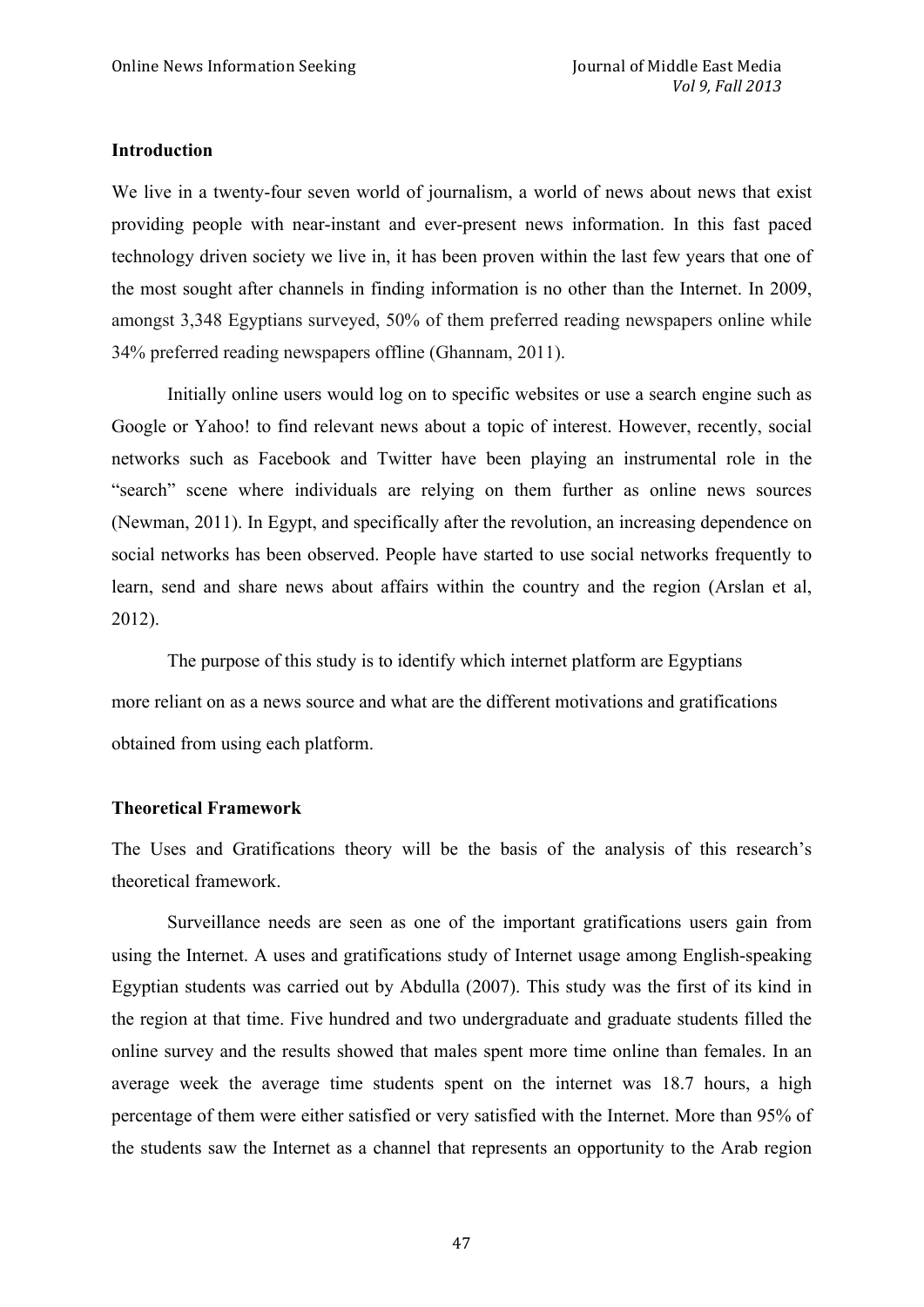where it "could help Arabs learn about the rest of the world". Five motives for using the Internet were found: entertainment, information seeking, personal utility, surveillance, and social interaction. Interestingly, information seeking was indicated as the most significant motive in this research as well as in others that were done before in the U.S.

Quite a number of studies have explored the area of the Internet and its various uses since its introduction but little have focused on search engines in particular. From those few was a study by Ancu and Cozma (2009) where they found that the development of search engines has amplified and better served the audience's surveillance needs.

Social networks have also been on the rise as a source of fulfillment to users surveillance needs. A school survey distributed in March 2011 on Egyptian Facebook users in Dubai showed that: 29.55% used Facebook to organize actions and manage activists, 24.05% to spread information to the world about civil movements 30.93% to raise awareness within the country on movements and 15.46% for entertainment (Joseph, 2012, p. 166).

In this study it is important for the researcher to not only identify which internet platform are Egyptian users more reliant on for news consumption but to also identify the different reasons and gratifications obtained from using each. Which as a result, will enable the researcher to assess the kind of competition that exists between search engines and social networks.

#### **Egypt, News and the Internet**

In October 1993, the internet was introduced in Egypt by efforts from both the Supreme Council of Universities and the Information and Decision Support Center. At that time the number of users utilizing the Internet were only a few thousand in comparison to Egypt's population, which was 63 million, back then (Abdulla, 2005).

In 1996 the number of internet users increased to 20,000 and at that time, internet connectivity relied on Internet Service Providers (ISP's) that provided chargeable internet services to anyone who could afford them. Back then, in one year, Egyptians had to pay from 1,000 to several thousand Egyptian pounds (around \$300 - \$1000) for the internet service. (Abdulla, 1995; Internet Society of Egypt, 2001). The government later on, in 2002, implemented a new initiative to increase the internet penetration in the country and as a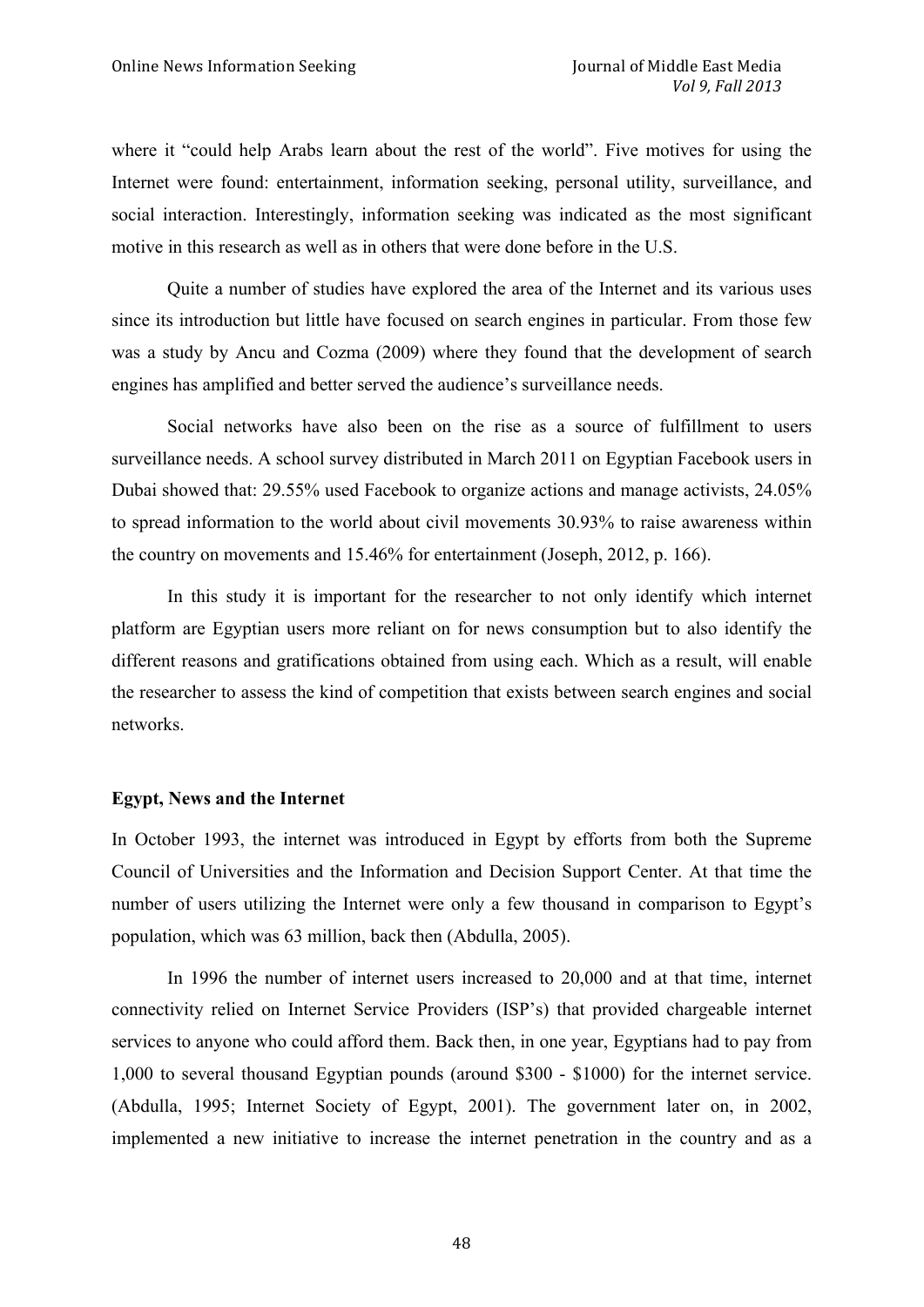result, dial-up internet subscriptions through ISP's became free of charge. Users now are only required to pay the minimal price of a landline phone call (Abdulla 2005).

Initially, factors such as high illiteracy rate, information and digital illiteracy, cultural and communication barriers, were seen as obstacles by a number of scholars regarding internet penetration. Amin (1996) raised the question about how English and computer illiteracy rates were high enough to impede the development of the internet in Egypt. Abdulla (2006) wrote about how the internet has a strong potential to increase Egypt's development but it has "not made the difference it is expected to make, simply because of the challenges facing penetration rates in Egypt." On the other hand, Amin (1996) in an answer to his question had a very optimistic view when he mentioned that with the new generations "the intellectual will be defined by the computer".

In Egypt, the number of internet cafes is significantly high; they even exist in the poorest countryside areas of the country (Abdulla, 2007). Internet penetration rate as of June 2012 was 35.6% of the population, which is equivalent to 29,809,724 Internet users, (www.internetworldstats.com/africa.htm). Thus, indicating that factors once feared as major obstacles might not be the case anymore.

Throughout the years the government provided newspapers with free internet service however no news organization made use of it at first (El Gody, 2000). The first Egyptian newspaper to utilize the Internet was El Gomhoria in 1996. During the decade more and more newspapers have established their presence on the internet in their efforts to reach a larger number of audience and to stay in pace with global technological developments. This has in turn gradually decreased the monopoly of the government on news.

During the last couple of years blogging has become a common and increasing trend among Egyptian internet users and it specifically increased during the 2005 presidential elections, the People's assembly elections, and for portraying human rights violations and police brutality going on in the country. Any written media in Egypt had to usually pass by the Ministry of Information for approval for publishing. However, blogging had broken this barrier where there was no permission required to publishing seeing as it is an open source on the internet and the ministry of information cannot control it. As a result of that, a number of blogs and bloggers throughout the years have faced legal action from the government.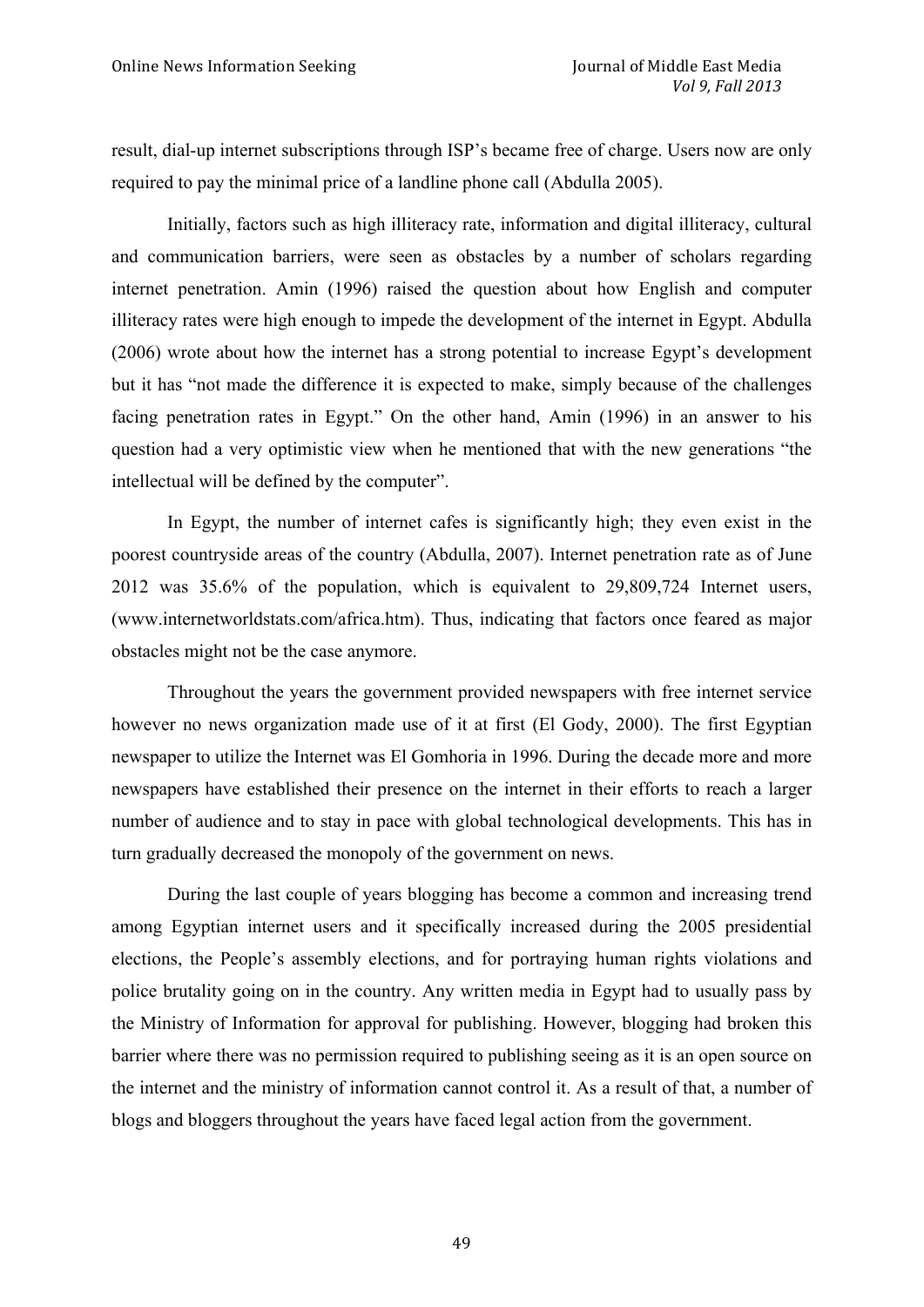This might have been the case ten years ago, however the online news media landscape has changed drastically in the past couple of years, and more so in the past year alone. The Internet and its different outlets, including search engines and social networks, have indeed played a crucial role in the individual development of Egyptian citizens and in the development of the Egyptian nation in general and in 2011 in particular.

#### **Search Engines and News**

Searching for information online is one of the most sought after activities performed by individuals. Search engines are most popular among users online and they mainly function as the key to answering all their questions. Fallows (2005) conducted a research on search engine users in the United States and in her findings she found that on an average day 56% of online users, 38 million, used search engines. 87% of those say that most of the times they have successful search experiences and 17% always find what they are looking for.

Realizing the importance of integrating news search in their search engines to facilitate news information retrieval, the three search engine giants Google, Yahoo! and Microsoft have emerged successfully in this category (Gillmor, 2004), making them the firstgeneration news aggregators with hundreds of news links from a wide number of different sources all in one page (Doctor, 2010). Gillmor (2004) sees their contribution as an "essential, part of the web news infrastructure" (p.165). These new mass medium of our times as Doctor (2010) has named them, have collectively and successfully surpassed the number one mass medium of past decades – the newspaper.

With regards to searching for news online Bradshaw (2011) stated that the type of people that are the first to search for a particular piece of information online are usually the ones affected by it. Thereby indicating that news organizations that rank the highest on search engine results have both editorial and commercial benefits. In this case one of the key advantages of search engine optimization by news organizations is that it also serves as a public service value where journalists are more accessible to reach by potential witnesses, sources, experts etc.

Carlson (2007) in his study compared Google News with traditional media and illustrated how news on search engines are providing internet users with a wide variety of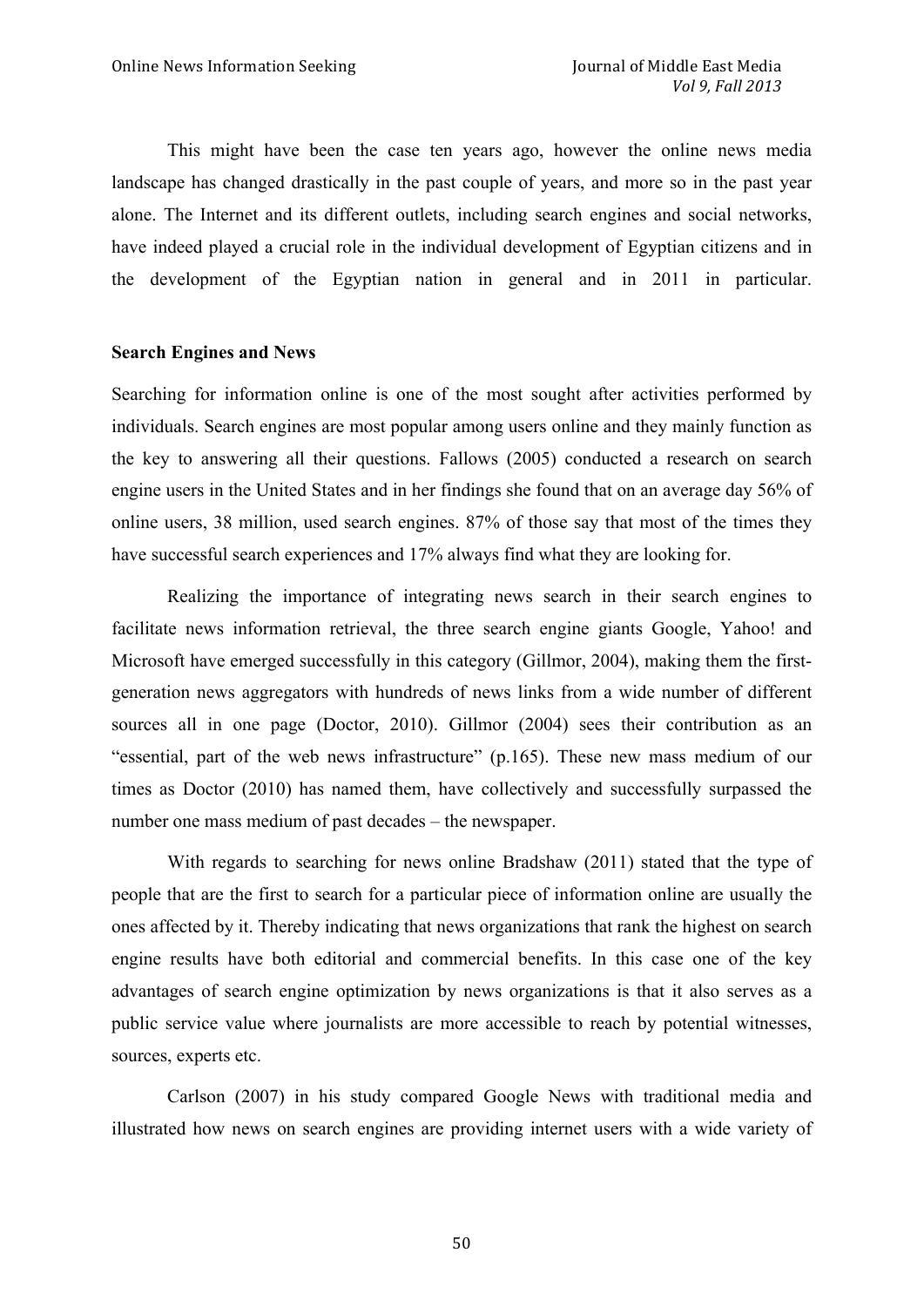news articles offering different stances on the same topic therefore exposing users to different opinions unlike traditional media where news are filtered and given their importance according to certain agendas by news agencies. In this manner Google News is said to be reconceptualizing the relationship between the presentation of news and the audience by giving the people interested in news information a more active role in the selecting their news.

For a long time now Yahoo! has been very successful in its news content offerings, it has been among the top news sites in the United States. Yahoo!'s homepage is plagued with all sorts of customizable news allowing the end user to obtain highly personalized news information all in one spot. It is also one of the first to realize that people wanted to choose their news, and thereby taking advantage of its search engine characteristic. In the company's efforts to take advantage of grassroots journalism, unlike GoogleNews, in 2004 it added RSS into their service thereby allowing users to select news feeds from blogs or other websites and adding them to their MyYahoo! news page. In the United States Yahoo! has partnered with nearly half of the newspaper companies, and the same concept has been implemented in many countries around the world. According to Gillmor (2004) "It's the best blend yet of old and new"  $(p.166)$ 

In Egypt, according to alexa.com Google currently ranks #2 as the top visited website in the country, followed by Yahoo! at #5. Seeing as Bing currently ranks #77 in Egypt according to alexa.com, Bing will be excluded from this research.

#### **Social Networks and News**

"Twitter and Facebook accelerate the travel and twitch of each new thought, like a drunken pinball machine on hyperdrive." (Doctor, 2010, p. 1)

The average time spent on Facebook is 10 times more the time an individual spends on a news website (Doctor, 2010). The relationship has become a "socially-engaging and socially-driven activity" where people are now an integral part of the news process and are able to "filter, access and react to news" (Purcell et al., 2010). People retrieve news from a number of news sources but social networks in specific have exacerbated a common trend which is having the news brought to us from the people we know. "On one hand we have become free agents, choosing our own news. On the other hand, we've become each other's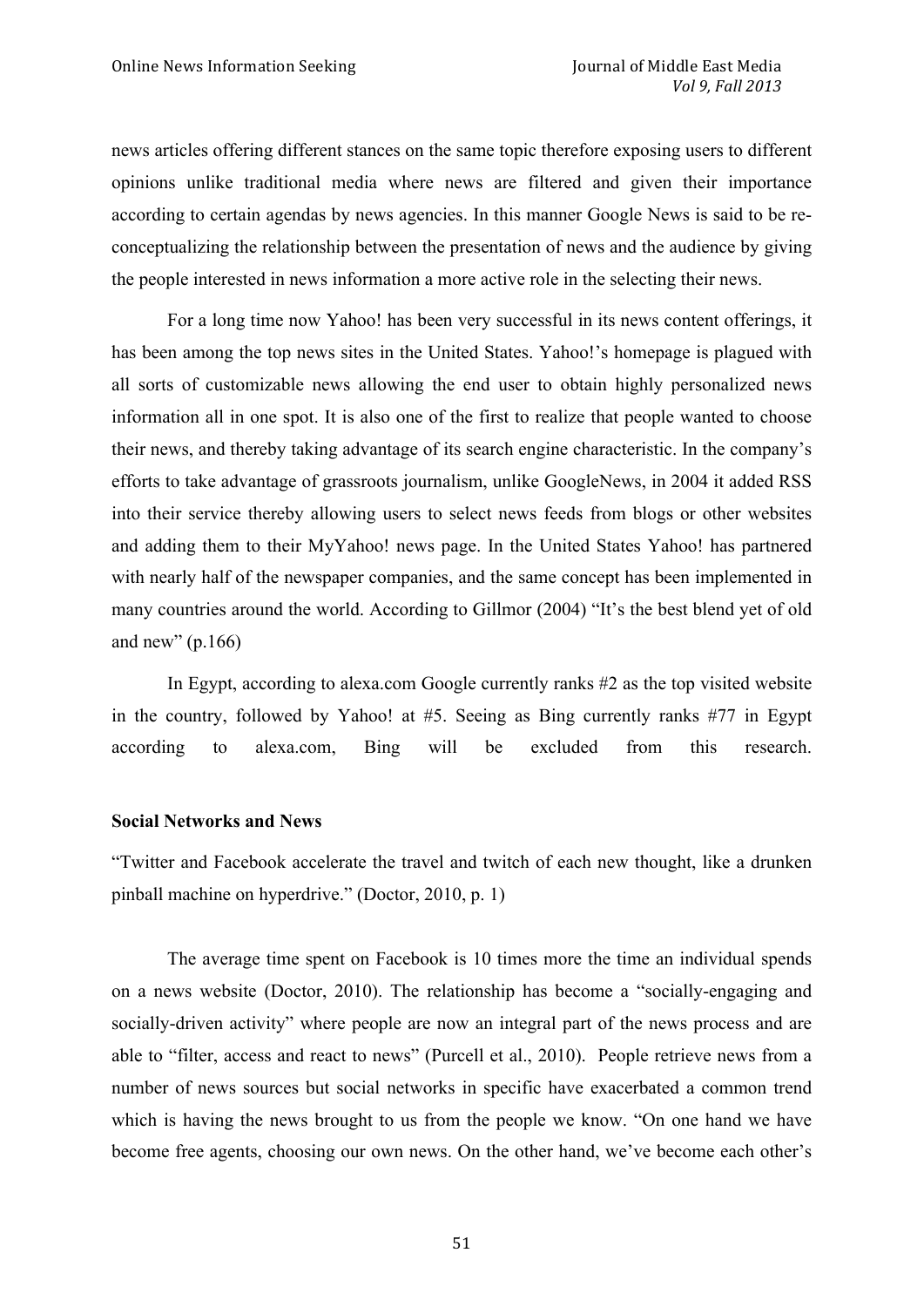editors." (Doctor, 2010, pg.15). Doctor (2010) also classified another news source on social networks, they are, as he named them, recommenders, they are the strangers that we don't know in person but who make the "most shared story" boxes and assist in making seductive and odd stories go viral and reach us and almost everyone we know.

Social networking sites are also acting as alert systems for people. This might be hindering the act where people have to go and hunt for news. Studies have showed that an increasing number of online users depend on news being circulated by other users on social networking sites. Users now "stumble" by news and another name for this is "serendipitous" news consumption.

A research conducted by the Dubai School of Government showed that in 2010 the amount of Facebook users in the Arab region was two times that in 2009. In 2009 there was 11.9 million users while in 2010 there was 21.3 million. In the first quarter of 2011 this number rose an additional 30% and as of April 2011 Facebook penetration rate was 36.83% in Bahrain, 22.49% in Tunisia, 21.25% in Jordan, 13.1% in Palestine, 7.66% in Egypt, 3.74% in Libya, 1.49% in Syria and 1.37% in Yemen (Joseph, 2012, p. 157).

People under the age of thirty made up 70% of the users of Facebook in the region. Youth in the Arab world today are very tech-savvy and are active social media users. According to a study conducted by Nielsen in 2009, it indicated that the number of youth using Facebook by far outweighs the number of elder users, in absolute terms and even combined. As of December 31, 2012, there were over 12 million Facebook users registered in Egypt and the penetration rate had increased to 14.5% (http://www.internetworldstats.com/africa.htm). According to recent statistics from SocialBanker, in December 2011 Egypt was the 11th fastest growing country on Facebook but as of January 2012 it was in 3rd place after Columbia and Brazil. This indicates that in

a period of one month Egypt's number of users increased by over 2 million with a growth rate of 30.76% (http://techloy.com/2012/01/30/egypt-facebook-growth/)

Facebook has played a huge role in enhancing communities to have a voice especially those in authoritarian countries whose governments have strict media censorship and where freedom of expression is limited (Faris, 2008). It has also given people the opportunity to organize political protests and helped gather people and mobilize the community to defend a

52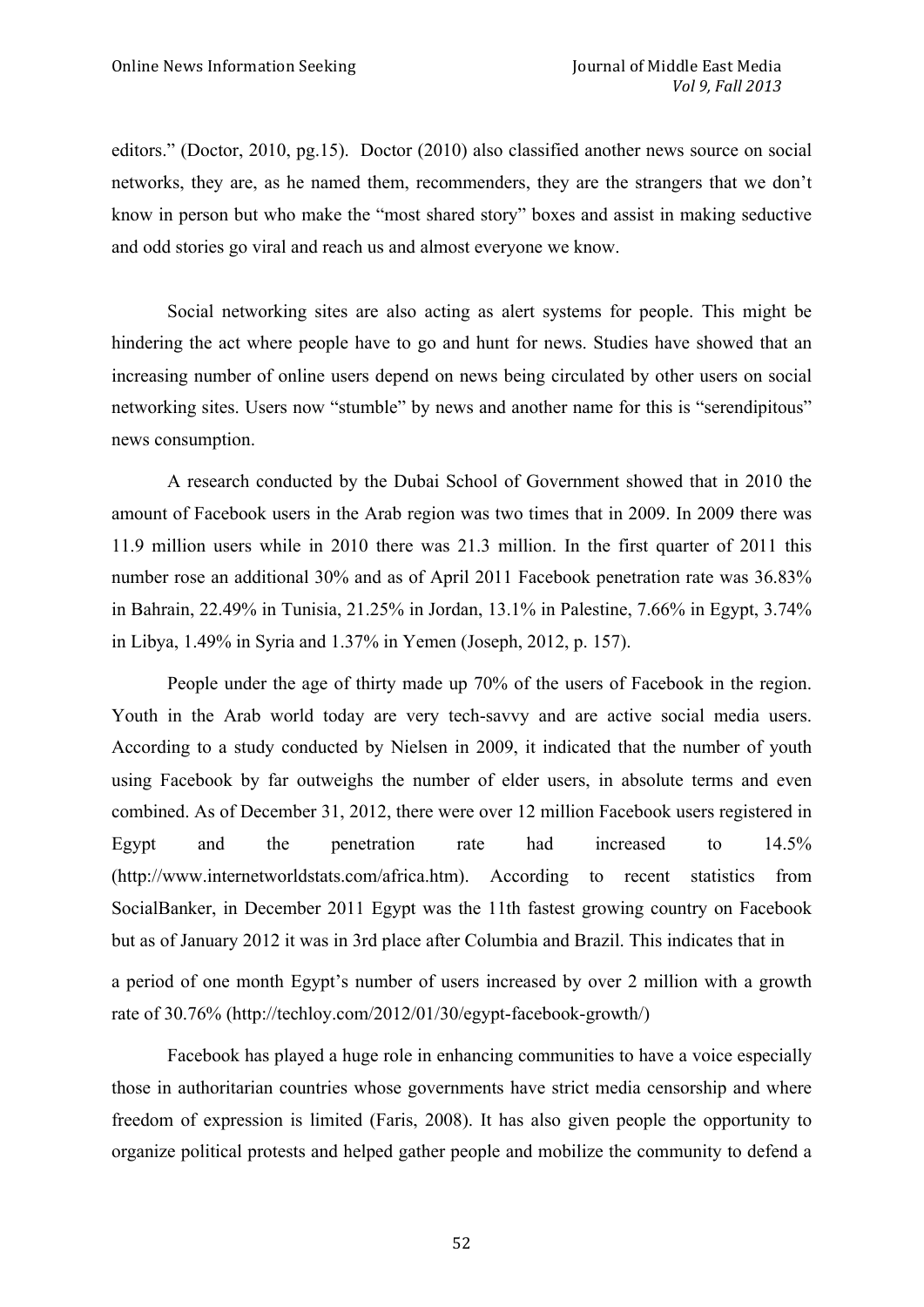certain cause.

One of the first examples of this in Egypt was the 6th of April 2007 strike against the inflation in food prices in the city of El Mahalla El Kubra. Female Egyptian activist, Israa Abd El Fattah, initiated the strike where she was able to mobilize 70,000 members on a Facebook group she created by the name of 6th April (Ali, 2011)

Shapiro, in 2009 wrote in the New York Times about how he anticipated that Facebook will provide "a new structure for a new generation of Egyptians" (as citied in Gamal El-Din, 2010, p.6). Which is exactly what happened, in 18 days Egyptian ex president Mohamed Hosni Mubarak was ousted by protestors that first gathered in Tahrir Square on January 25th 2011 as a result of mass mobilization of protestors by Facebook groups such as "6th April" and "We are all Khaled Said" and other social media allies (Ali, 2011). On January 25, 2011 tens of thousands of people gathered in the streets of Cairo to demonstrate against the government corruption, high inflation rate, high unemployment rate, minimum wages, lack of freedom of speech and most importantly for political reasons (Ali, 2011). Wael Ghoneim, described as the hero who inspired the Egyptian Revolution, is a political activist and the administrator of the Facebook page "We are all Khaled Said". In an interview by 60 minutes, Ghoneim stated, "without Facebook, without Twitter, without Google, without YouTube, this would have never happened." Activists on Facebook are transforming into "the oxygen and blood of Egypt's civil society" Eltahawy (2008).

Joseph (2012) explained that these pages were not necessarily "the defining or only factor in people organizing themselves on these dates, but as the initial platform for these calls, it cannot be denied that they were a factor in mobilizing movements" (p. 162).

Facebook is such an effective tool with such a great impact that several governments feel threatened by it and therefore impose high restrictions on its usage. Out of fear of the power of Facebook and the internet the Egyptian government blocked the internet in the country for 5 days during the Egyptian revolution. A couple of months later in efforts to reach out to the Egyptian public the Egyptian government created Facebook government organization pages such as "The Official Supreme Council of the Armed Forces page" and "The Official Egyptian Cabinet of Ministers page".

In the Arab region, Twitter had a very strong impact in the organization of protests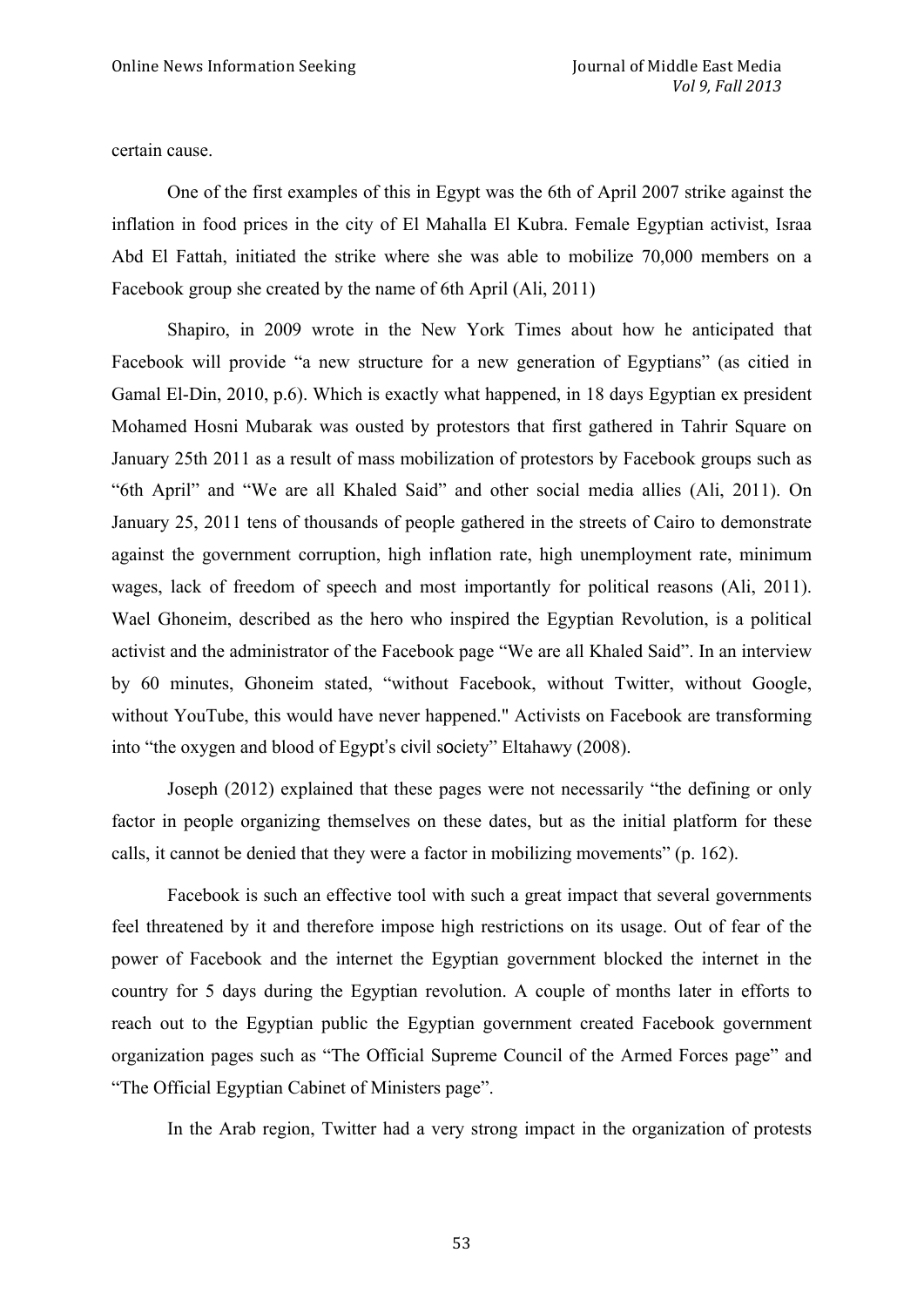and the dissemination of information, a concept that has been labeled as "Twitter Revolutions" for the role it played in the protests that took place during the Iranian elections 2009-2010, the Tunisian Revolution 2010-2011 and the Egyptian revolution 2011. Political issues have been dominating the use of Twitter in the Arab region (Joseph, 2012). In the Jan 25 2011 Egyptian revolution the hashtag #jan25 was one of the highest trending topics on Twitter. It ranked 8th on a global level in the most popular hashtags of 2011 by Twitter while #egypt took the title as the most popular hashtag of 2011 ranking #1 worldwide (http://yearinreview.twitter.com/). Additionally hashtags such as #libya, #syria, and #protest, along with a number of others have plagued the Arab Twitter scene (Joseph, 2012).

## **Defining Social Search**

To "harness the collective intelligence of the web" (Scale, 2008) online users are nowadays leveraging social media in order to find information, as a result of the difficulty of finding it on search engines. This introduced the concept of "social search" with its different terminologies such as "social search engines", "socially enhanced search", "social information retrieval" and "social navigation" (Mcdonell & Shiri, 2011).

Social search has become the latest buzzword being a major breakthrough in the online search community (Scale, 2008). The definitions of social search have varied but they still offer the same concept. Evans et al. (2009) defined it as "the way individuals make use of peers and other available social resources during search tasks". Vuorikari and Koper (2009) also defined social search as "using the behavior of other people to help navigate online. It is driven by the tendency of people to follow other people's footprints when they feel lost".

The idea of social search has continued being debatable where according to some scholars the idea of social search has emerged as a result of user's dissatisfaction with the algorithmic search results presented to them on search engines. A number of other scholars including Sherman (2006) have refuted this idea stating that algorithmic search results on search engines are "based on software written by people which incorporates human judgments about quality, relevance and importance of websites" (as cited in Scale, 2008, p.546).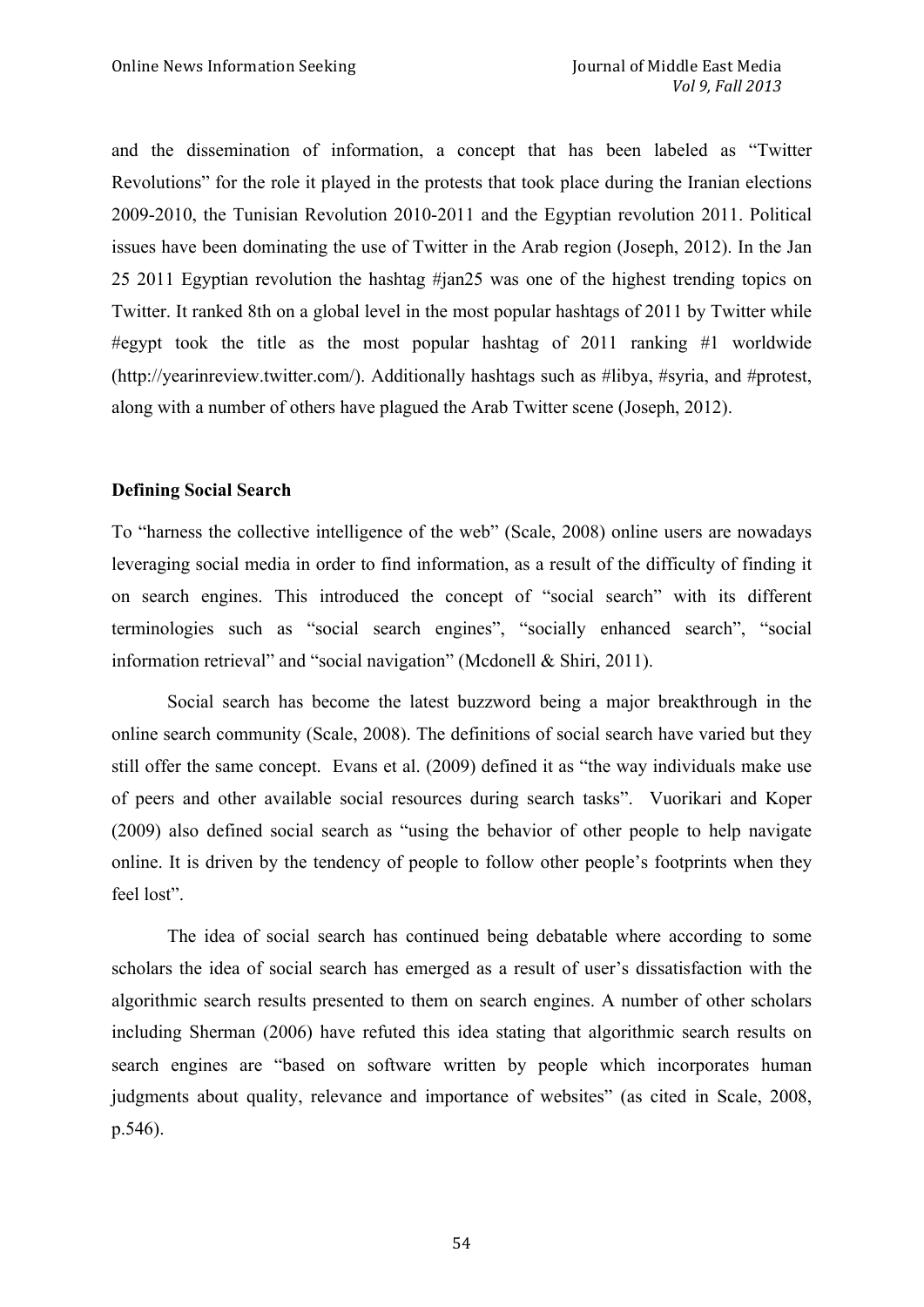#### **Search Engines** *vs* **Social Networks**

"If searching for news was the most important development of the last decade, sharing news may be among the most important of the next" (Frean, 2011).

For a very long time, Google has been on the top of the game in the news referral sector, with its Google Search and Google News features being first in place in sending traffic to news websites. However, this is beginning to change according to a study conducted by the Pew Center's Project for Excellence in Journalism in collaboration with Nielsen (citied in Frean, 2011) where they monitored how users reached the top 25 new websites in the United States. The research illustrated that Facebook registered as the second or third website from which traffic originated from (Frean, 2011). Surprisingly however, Twitter merely registered as a referring source of information.

In 2007, Facebook was reportedly the number one "people search engine" and between the top 20 biggest search engines (Fox, 2007). This significantly shows how Facebook now has a comparative advantage in the online search field. According to Scale (2008) Facebook is used as a "tool for resource discovery and the articulation of one's information need" (p.543). Facebook draws online consumers that create their own searchable content, which is a characteristic, not found on traditional search engines (Fox, 2007).

Morris et al. (2010) conducted a study where 12 participants searched for information on the internet and simultaneously posted a question about the same topic on Facebook. Results showed that both search engines and social networks offer information on different levels and that using both platforms was rather complimentary to their search experience. The subjects generally preferred using search engines because they got results in real time, using Facebook required extra time for friends to respond. More time indicated more responses. Search engines also facilitated the experience where multiple searches could be performed at once. Social networks also offered some benefits where replies to the questions were more personalized and the subjects had more confidence in the credibility of the answers. Social networks were particularly beneficial in opinion based questions.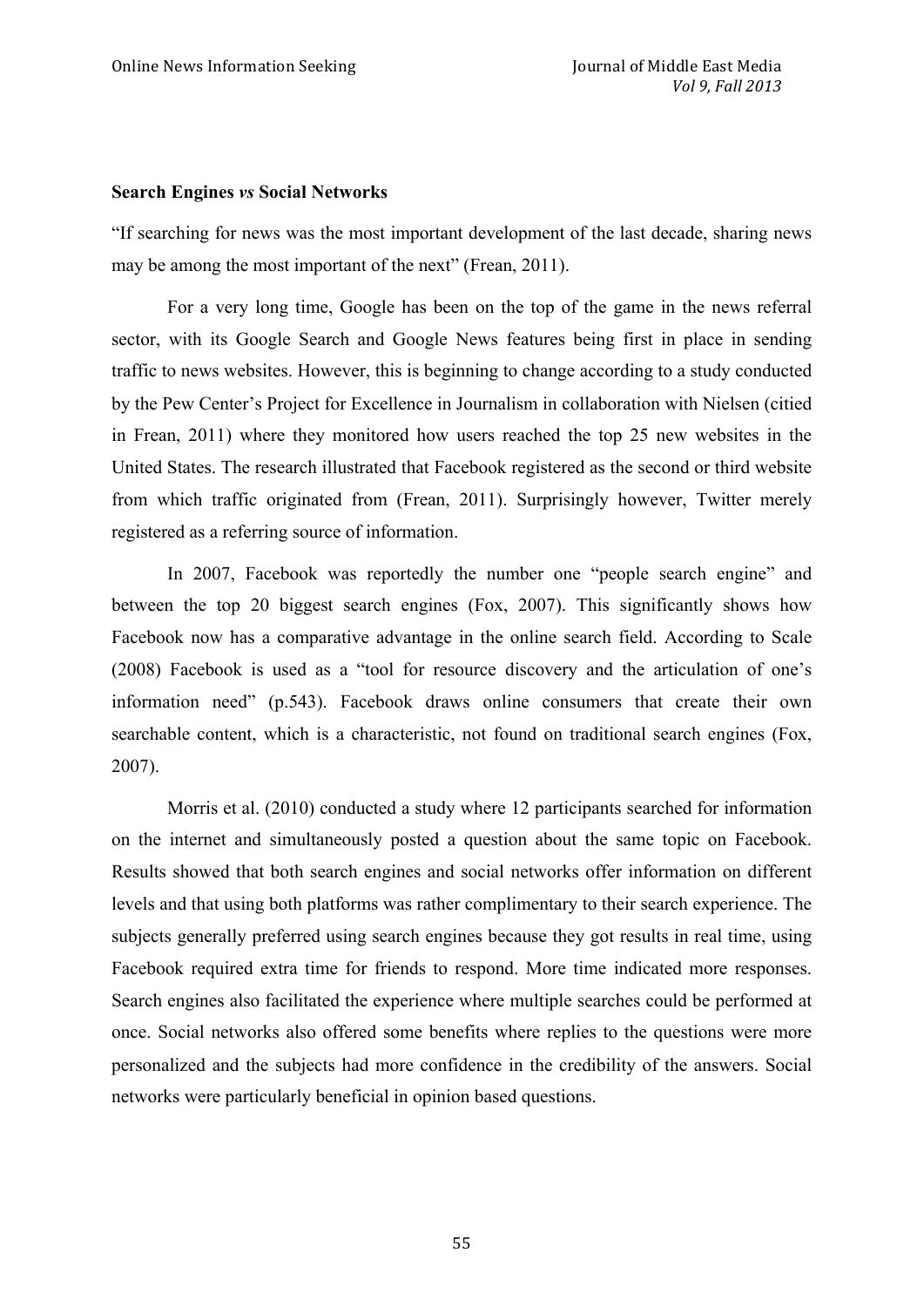Another similar study was conducted by Evans et al., (2010) where eight very sociable and internet savvy subjects were required to search for a US energy policy query. In this study "social conditions" were not only limited to social networks, they included, Q&A websites, blogs, friends and colleagues. In reply to their studies title, "Do your friends make you smarter?" the results generated implied a clear yes. Social connections help people during their search task and assist in retrieving "sense making" information. But similarly to the pervious study by Morris et al. (2010) both platforms working together will aid immensely to the quality of information users retrieve.

# **Methodology**

# *Research Questions:*

**RQ1:** Are social networks replacing search engines in their role in news information seeking?

**RQ2:** What kind of competition exists between search engines and social networks in news information seeking?

**RQ3:** What are the different uses and gratifications of search engines and social networks?

# *Research Hypotheses:*

**H1:** Social networks are taking over the role of search engines in news information seeking.

**H2:** Uses and gratifications of social networks differ than uses and gratifications of search engines.

# *Survey Methodology*

A total of 20 close-ended questions were formulated and the survey started with a consent form followed by questions that were general and straight forward in order to "warm up" the respondents, accustom them to the questions and to get them to think about the survey topic. A demographics section was placed at the end of the survey. Two methods were used to distribute the questionnaire, online, via personal emails and social networks where a link to the consent form and survey was distributed. The survey was hosted on the popular website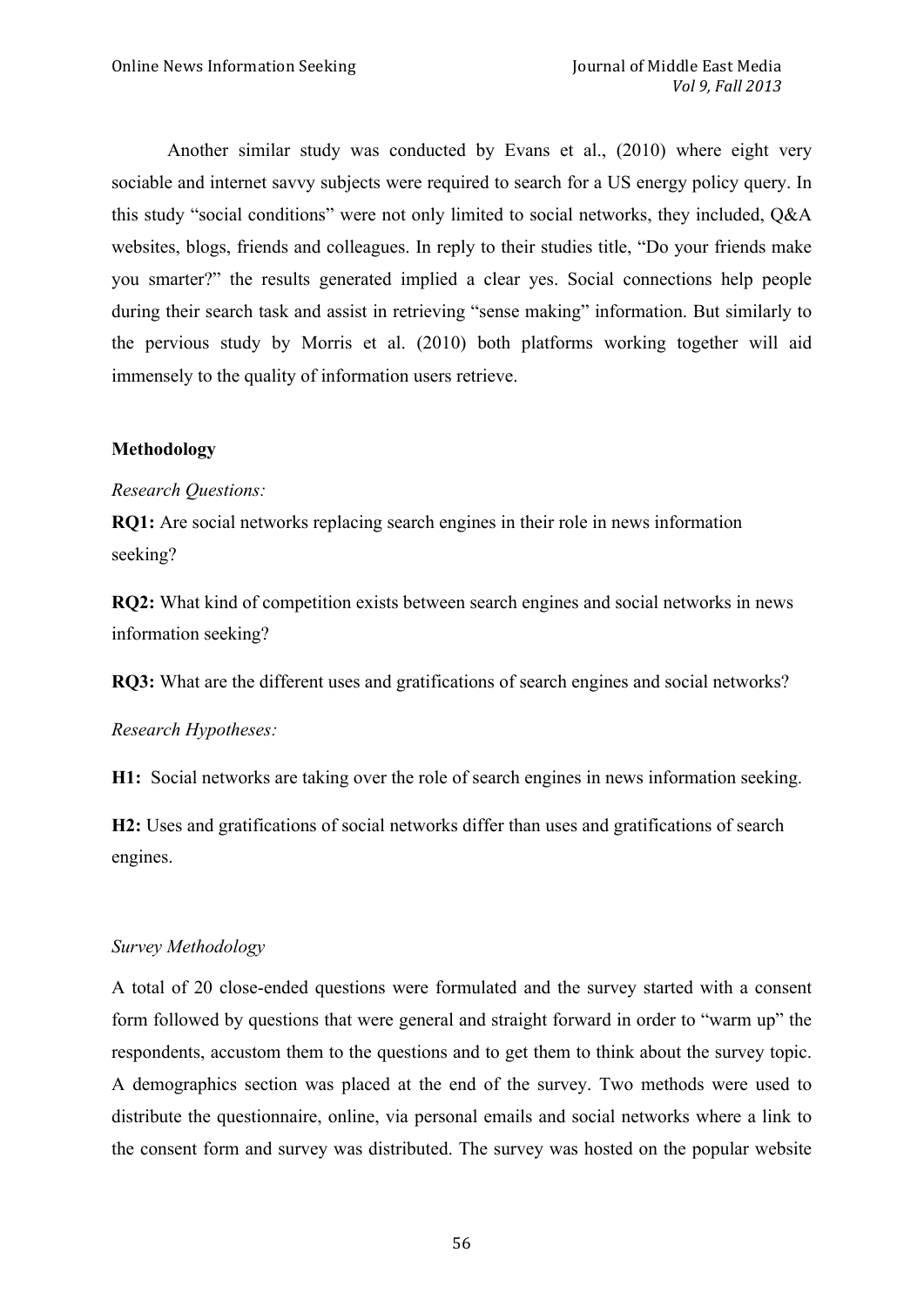www.surveymonkey.com and this method was chosen because of the existence of no interviewer bias, its low cost and ease of conduct. The second method used was the self administrated method where the questionnaire was distributed to a number of students at the American University in Cairo to ensure a diverse sample and since previous studies have shown that the internet is heavily used by university students (Abdulla, 2005). This method was chosen because of the high response rate, low cost and no interviewer bias. Measures were taken prior to distributing the survey to make sure it was reliable and correctly validated.

## *Survey Sampling*

Non-probability convenience sampling was used using the snowball procedure. The questionnaire was aimed at Egyptians with high internet frequency usage. Information clarifying that the survey is only targeting Egyptian citizens was mentioned in the consent form and non-Egyptians were asked not to complete the survey. A filter question was also used to identify high frequency internet users and to eliminate low internet frequency ones. The latter were directed to the demographics section once identified. A second question prompting respondents to identify how many hours they spent on the internet on an average day was used to further identify the respondents internet usage frequency range. 402 surveys were completed successfully, 5 of them were later on discarded from the sample for being from the low internet frequency users and hence making the total number of surveys analysed 397.

#### *In-depth Interviews*

Alongside the surveys, five in-depth interviews were conducted with internet and journalism experts in the fields of news, search engines and social networks. Seeing as this topic is of a rather recent nature and there is a limited amount of research on it, in-depth interviews were essential to help fill in the gaps and to provide essential information that will be of great importance to the study.

# **Findings**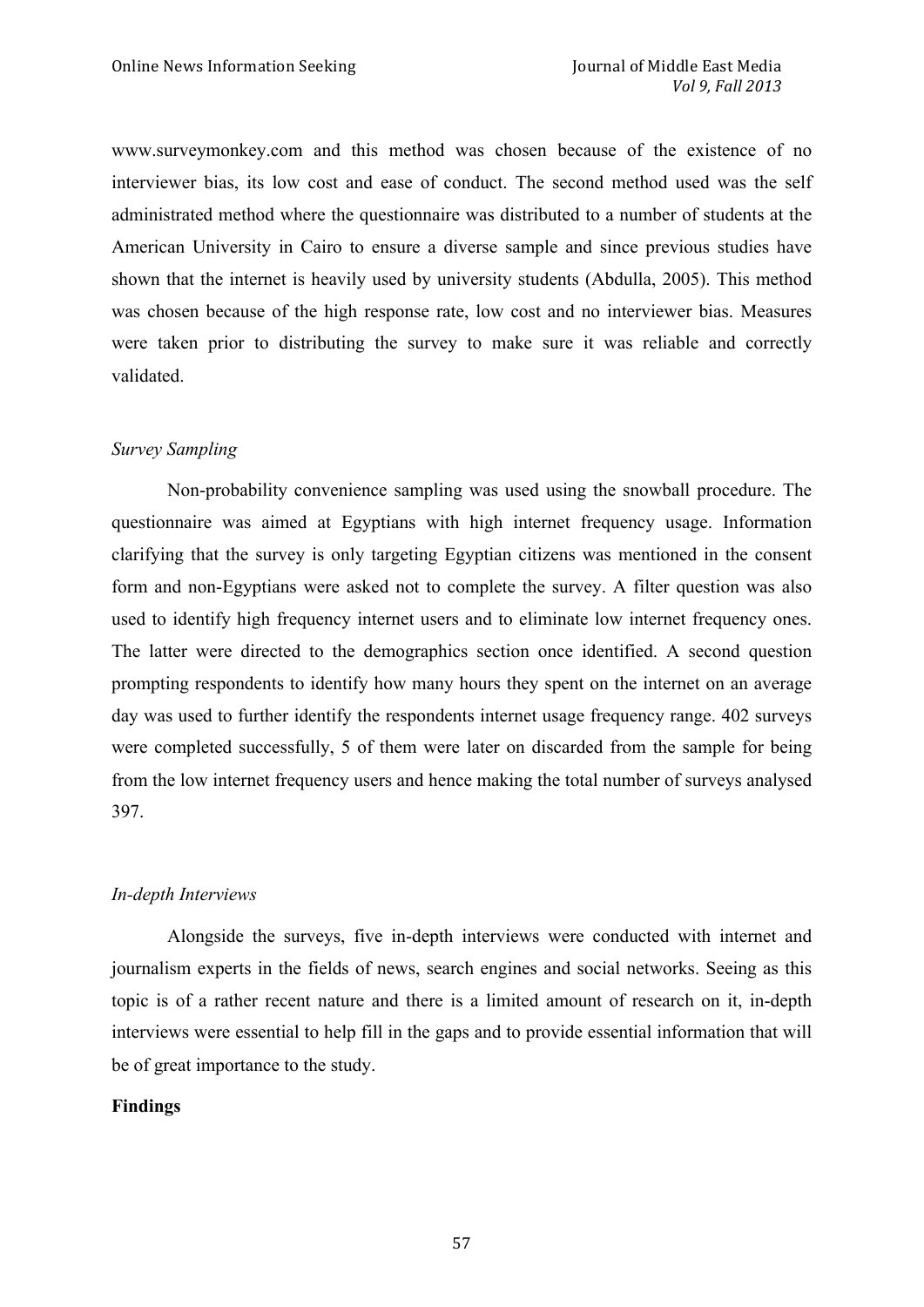Survey results were downloaded in excel and csv formats and then processed using the popular data analysis software SPSS. The survey results mentioned will only include the 397 respondents that marked "Yes" for being high internet frequency users.

#### *Respondents*

Results showed that more than half of the respondents, 63%, were females and nearly half of the sample, 45.6%, were between the ages of 26-35. The average participant was employed and held a university degree or higher. Slightly less than fifth of the participants were students. Respondents also showed a high frequency usage of the internet where users were estimated to spend at least 5 hours on the Internet on a daily basis. Results indicated that there was no significant difference between the respondents' demographics and the research results and between the different questionnaire distribution methods used.

#### *Uses and Gratifications*

The study found that the internet ranked first among the news sources Egyptians refer to first to find news. With regards to the mean average, internet came first having a high frequency rating of 4.45, followed by TV (3.41), word of mouth (2.91), newspapers (2.35) and then radio (2.04). The mean average rating for respondents going online specifically to get news was also significantly high at 3.99 indicating an often to frequent usage. The survey results also examined the motivations behind users logging online to find news. One of the highest statements agreed upon by 66.8% of the respondents was "I like talking with my friends, family and colleagues about things happening in the world," indicating a social gratification obtained from reading news online, in addition to a civic one where more than half of the respondents, 59.2%, also agreed on the following statement "I feel I have a social or civic obligation to stay informed." Self-construction and entertainment gratifications were also identified in the research representing, 43.3% and 28.7% respectively.

The research also identified the most used search engine and social network in Egypt, results from the survey supported statistics found on the popular website alexa.com, where Google is highly ranked above Yahoo! and Facebook precedes Twitter in its popularity. The research found that 97% of the sample preferred using Google and 92% of the sample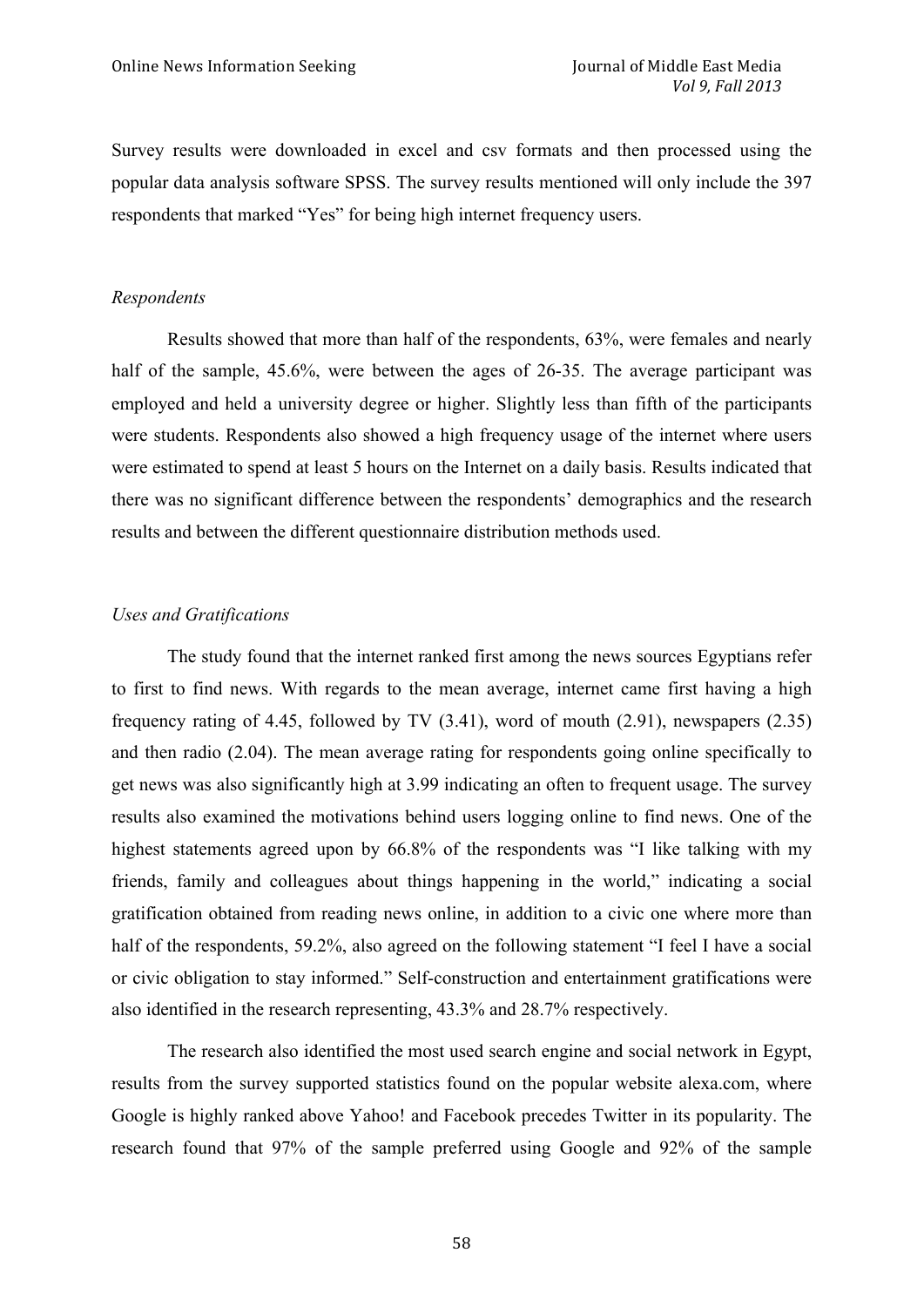preferred using Facebook. According to alexa.com, Google is ranked #2 in the top sites in Egypt and Facebook is ranked #1.

The research interestingly found different motivations for using each type of platform answering the third research question: What are the different motivations for using each type of platform and supporting the second hypothesis: Motivations for using social networks differ than motivations for using search engines.

Search engines were primarily used "to get general information" while social networks were primarily used "to socialize". However with regards to getting news, both platforms had high rankings in this area, social networks having a slightly higher ranking than search engines. 74.3% of the sample surveyed said they use social networks to get news while 61.1% of the sample chose search engines. This finding was also supported in responses to a frequency question indicating that that mean average rating for people referring to social networks to find news is higher than that of search engines. The mean average rating for social networks is 4.09 falling between often and frequently and the mean average rating for search engines is 3.64 falling between sometimes and often.

The research also found further elements of social gratifications obtained from following news on social networks. This was indicated by the high levels of agreement regarding the personal satisfaction people gain in sharing news on social networks and the reasons for doing so which include receiving friend's opinions on posts they share and preference in reading news that have a personalized point of view. Previous research by Morris et al. (2010) also found socialization and display of interest as secondary benefits to people's preference in using social networks.

Experts have also more or less agreed that the surveillance motivations for using each kind of platform do differ, where social networks are used to learn more about trending topics and search engines more about topics that are not time sensitive. The research also found that 58% of the people surveyed hear about breaking news first from social networks and then refer to search engines to follow up on these news.

*Are social networks replacing search engines and what kind of competition exists between them*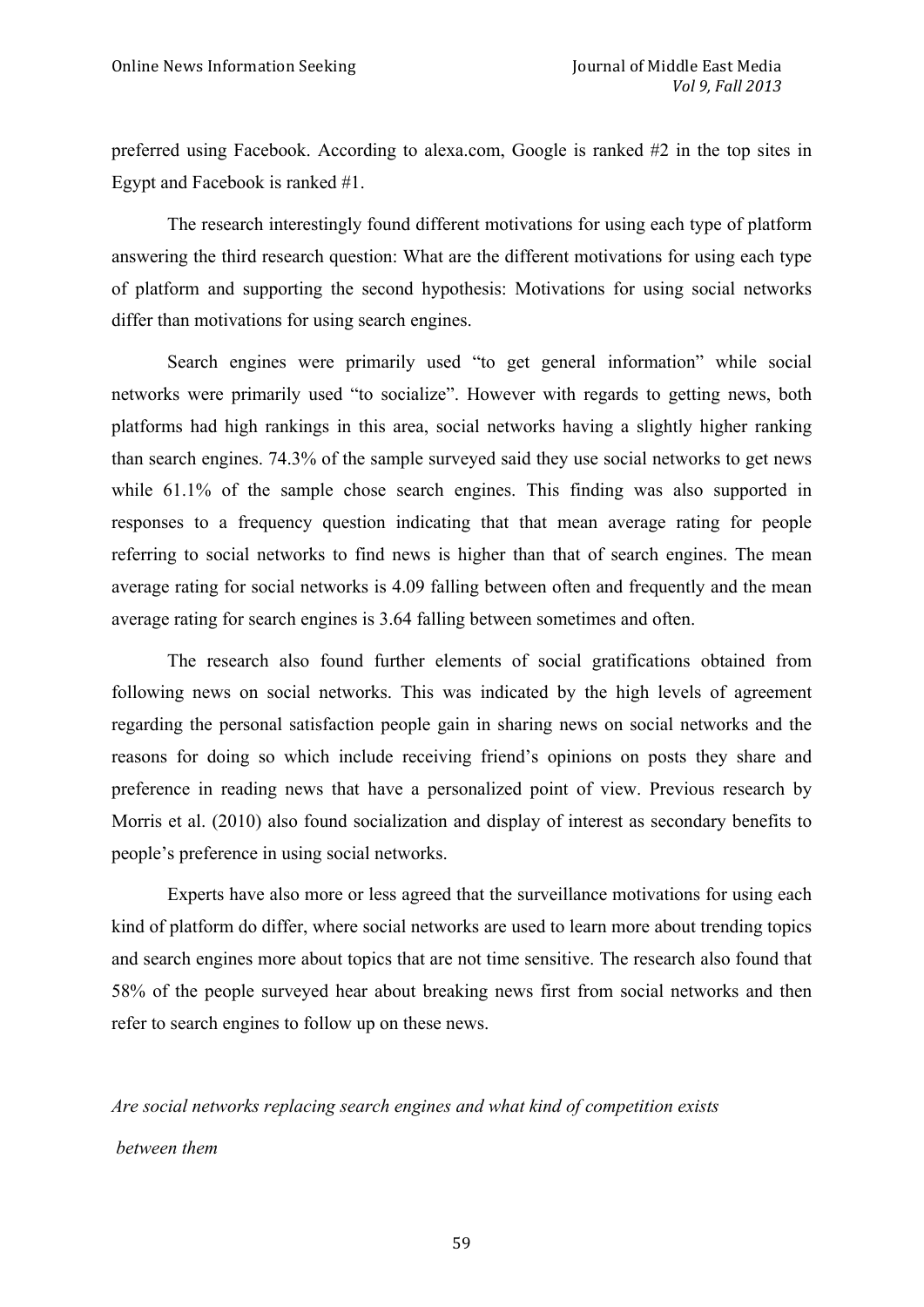Facebook received the highest rankings, 53.9% chose Facebook as their main source of breaking news while news websites and Google ranked the highest at 35% and 34.5% respectively as sources of following up on breaking news. This brings us to the finding of the first research question: are social networks replacing search engines in their role in news information seeking? and hypothesis one: social networks are taking over the role of search engines in news information seeking. The results of both the quantitative and qualitative parts of the survey show that social networks do have the potential to replace search engines as the primary source of new information seeking and that both platforms are in essence complimenting one another rather than entirely competing also answering research question number two: what kind of competition exists between search engines and social networks in news information seeking?

The results of the research showed that social networks have a potential to replace search engines but as the experts described it, it won't be an entire replacement it will rather be a replacement of rankings. This is quite evident in the statistics retrieved from alexa.com, which showed Facebook preceding Google as the number one top site in Egypt. The experts also stressed on the concept of both platforms benefiting from the presence of one another. News shared on social networks help in pushing search rankings on search engines and search engines are using applications on social networks to widen their audience reach. The first to foresee the success of both platforms together was Google by introducing Google+ which ideally speaking has the best of both worlds. According to Hind Rasheed, Google's +1 button is being served 5 billion times a day and 1 billion shares are performed daily on Google+.

This is particularly proven as the research found that 52.4% of the respondents have resorted to asking their friends on their social networks about news updates. This finding along with previous ones about how people like to read news that include their friends point of view is evidence on the growing dependency of people on social networks, and therefore having a search engine that would integrate the results of one's social circle will mean the best of both worlds. In Google's own words it is "bringing your world, rich with people and information, into search."

The research also found interesting reasons for this growing dependency, which included less effort in finding news information on social networks and the avoidance of an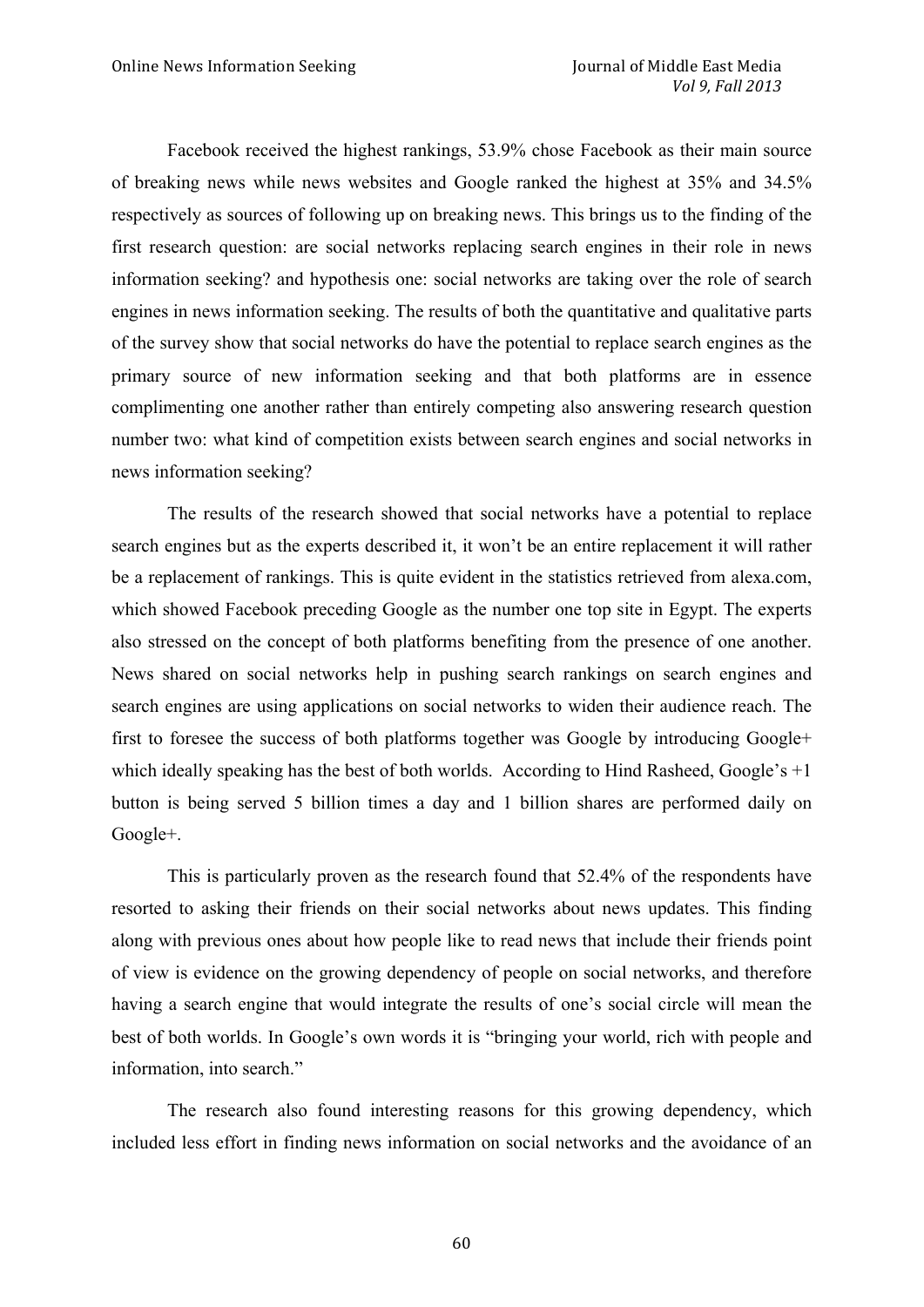overload of information retrieved from search engines. Respondents perceived asking their friends as easier and more relevant to them but not necessarily quicker (see Table 1). This was also supported by the high number of respondents that agreed that reading status updates or pictures of news is easier than reading an entire news article; which is the only thing search engines could offer.

|                                                                                                                                                      | Frequency (%) in degree of agreement |                   |                   |                   | Mean              |              |                          |
|------------------------------------------------------------------------------------------------------------------------------------------------------|--------------------------------------|-------------------|-------------------|-------------------|-------------------|--------------|--------------------------|
| <b>Statements</b>                                                                                                                                    | S.<br>Disagree-1                     | Disagree-2        | Neutral-<br>3     | Agree-<br>4       | S.<br>Agree-<br>5 | <b>Total</b> | Average<br><b>Rating</b> |
| Asking my friends on my<br>social network is quicker<br>than searching for news<br>information on a search<br>engine                                 | 29<br>$(7.3\%)$                      | 114<br>$(28.8\%)$ | 109<br>(27.5%)    | 82<br>$(20.7\%)$  | 62<br>$(15.7\%)$  | 397<br>100%  | 3.09                     |
| I can relate to news<br>information on my social<br>network more than<br>results I find on search<br>engines                                         | 14<br>$(3.5\%)$                      | 82<br>$(20.7\%)$  | 124<br>$(31.3\%)$ | 125<br>$(31.6\%)$ | 51<br>$(12.9\%)$  | 397<br>100%  | 3.30                     |
| I get news from search<br>engines and post them on<br>my social network                                                                              | 16<br>$(4.0\%)$                      | 62<br>$(15.7\%)$  | 100<br>$(25.3\%)$ | 173<br>$(43.7\%)$ | 45<br>$(11.4\%)$  | 397<br>100%  | 3.43                     |
| It takes me less effort to<br>find news information<br>from my friends on my<br>social network rather<br>than searching for it on a<br>search engine | 17<br>$(4.3\%)$                      | 76<br>$(19.2\%)$  | 93<br>$(23.5\%)$  | 131<br>$(33.1\%)$ | 79<br>$(19.9\%)$  | 397<br>100%  | 3.46                     |
| I get an overload of news<br>information from search<br>engines I'd rather ask my<br>friends on my social<br>network                                 | 16<br>$(4.0\%)$                      | 97<br>$(24.5\%)$  | 142<br>$(35.9\%)$ | 102<br>$(25.8\%)$ | 39<br>$(9.8\%)$   | 397<br>100%  | 3.13                     |

#### **Table 1: Search Engines vs Social Networks**

It is also worthy to note a very important finding that could be described as the catalyst for the booming of social networks as news sources, and that is the increasing phenomenon of news finding people rather than people finding news. The research statistics concluded that people often come across news online while they are online doing other things and they also often get news forwarded to them through posts on social networking sites. Almost half of the respondents stated that they frequently get subjected to these two findings (see Table 2). This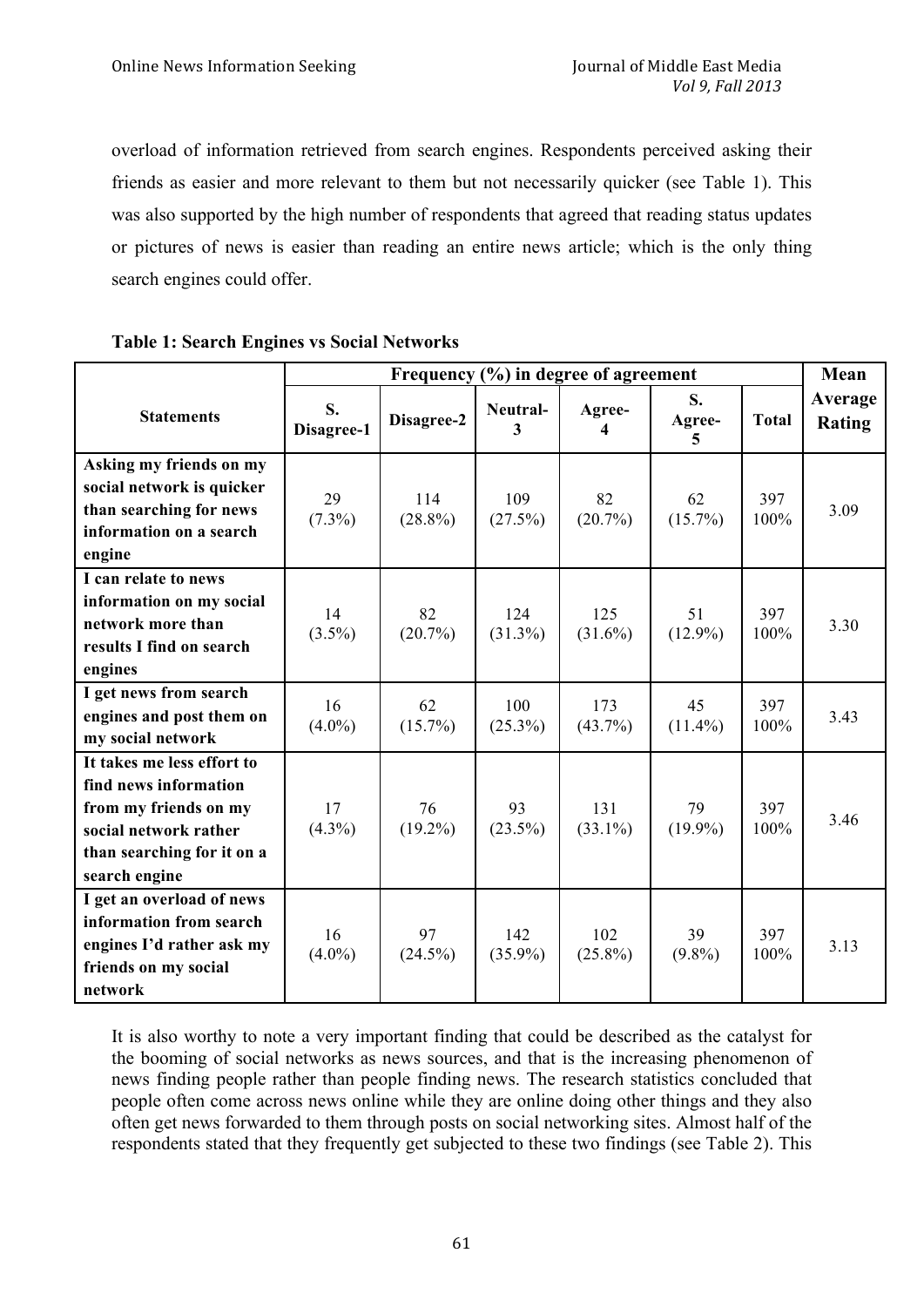affirms what Golovchinsky et al. (2009) stated in the fifth component of his social search taxonomy: the finding process will be more of search vs discovery. Interviews with experts Newman and Sabe also supported this finding where they both perceived that social networks offer a more push approach than search engines' pull approach. Newman describes search engines as active platforms of news sources and social networks as a more passive one. The researcher views that this rising phenomenon is one of the main reasons that can explain further the competition between both platforms describing why people alternating social networks with search engines. According to the findings it is quite evident that people expect to be informed about everything that's happening around them all in one place i.e. their social networks, in comparison to searching for news on search engines. Yousef Gamal El Din highlighted this widespread experience in a status update he wrote on his Facebook fan page where he described how his Facebook news feed became a flood of continuous hard news about the country rather than about his friends social updates. Thereby seeing a twist in the initial purpose of the creation of Facebook's news feed.

|                                                                                 | Frequency $(\% )$ in degree of agreement |                   |                   |                  |                             |                |                           |
|---------------------------------------------------------------------------------|------------------------------------------|-------------------|-------------------|------------------|-----------------------------|----------------|---------------------------|
| How often do you                                                                | <b>Frequently-5</b>                      | Often-4           | Sometimes-3       | Rarely-<br>2     | Never-<br>1                 | <b>Total</b>   | Mean<br>Average<br>Rating |
| go online<br>specifically to<br>get news?                                       | 170<br>$(42.8\%)$                        | 97<br>$(24.4\%)$  | 89<br>$(22.4\%)$  | 38<br>$(9.6\%)$  | $\overline{3}$<br>$(0.8\%)$ | 397<br>100%    | 3.99                      |
| use search engines<br>such<br>as Google or<br><b>Yahoo!</b> to find<br>news?    | 129<br>$(32.5\%)$                        | 88<br>$(22.2\%)$  | 100<br>$(25.2\%)$ | 70<br>$(17.6\%)$ | 10<br>$(2.5\%)$             | 397<br>100%    | 3.64                      |
| use social networks<br>such as Facebook<br>or Twitter to find<br>news?          | 196<br>$(49.4\%)$                        | 90<br>(22.7%)     | 72<br>$(18.1\%)$  | 28<br>$(7.1\%)$  | 11<br>$(2.8\%)$             | 397<br>100%    | 4.09                      |
| come across news<br>when<br>you are online<br>doing other things?               | 185<br>$(46.6\%)$                        | 117<br>$(29.5\%)$ | 70<br>$(17.6\%)$  | 19<br>$(4.8\%)$  | 6<br>$(1.5\%)$              | 397<br>$100\%$ | 4.15                      |
| get news<br>forwarded to you<br>through posts on<br>social networking<br>sites? | 159<br>$(40.1\%)$                        | 110<br>(27.7%)    | 80<br>$(20.2\%)$  | 29<br>$(7.3\%)$  | 19<br>$(4.8\%)$             | 397<br>100%    | 3.91                      |

**Table 2: News Finding People Rather than People Finding News**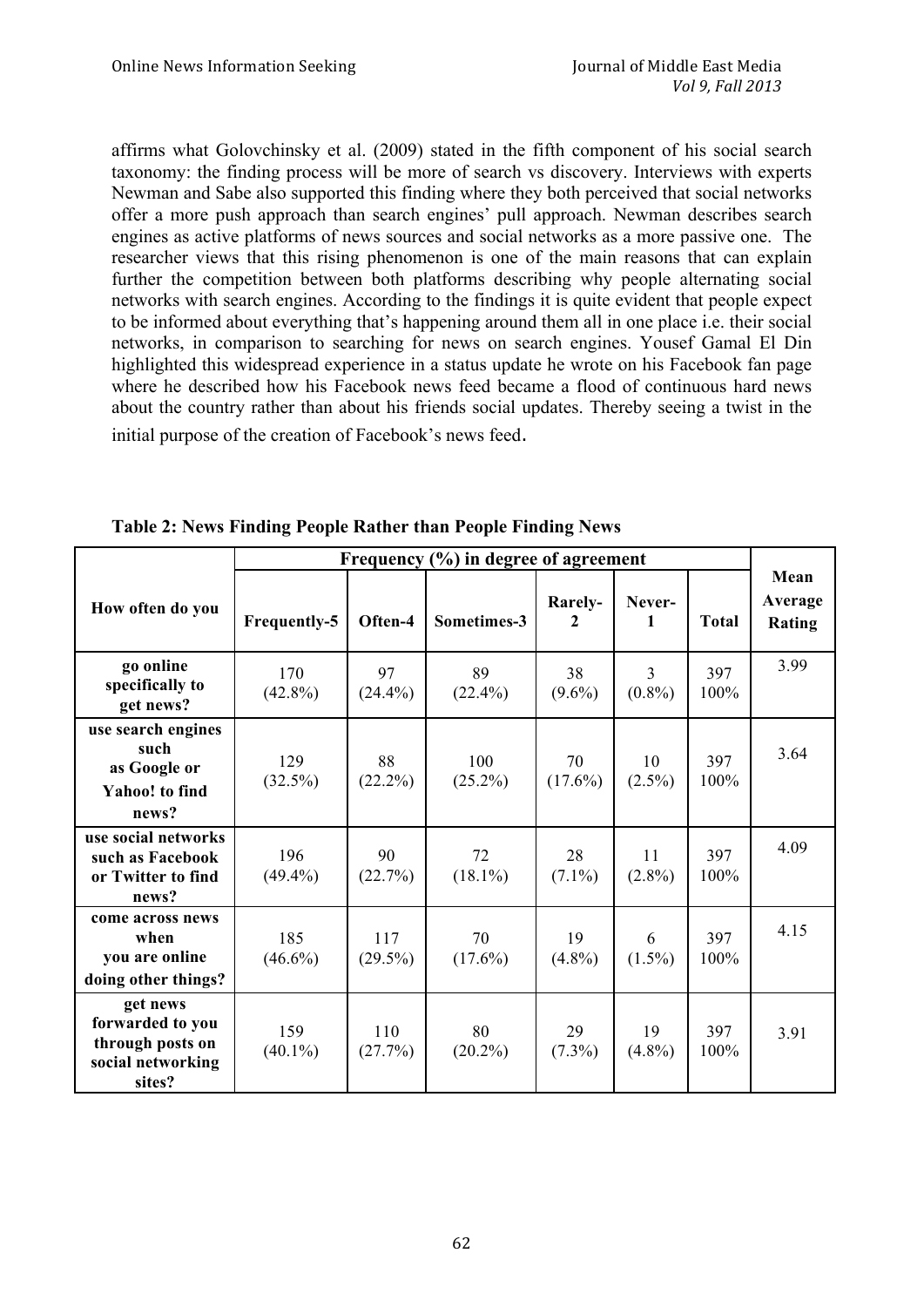The research also found results that described the different characteristics of both platforms. As supported in earlier findings, search engines performed better than social networks regarding their speed, credibility and overall information satisfaction. Also, search engines were seen to cater more to people's need for international news and social networks for more local news (see Table 3). Both platforms were given almost equal levels of agreement regarding "not being able to live without them."

|                        | Table 3: Cross Tabulation: Characteristics of Search Engines vs Social Networks Mean |  |  |
|------------------------|--------------------------------------------------------------------------------------|--|--|
| <b>Average Ratings</b> |                                                                                      |  |  |

|                                                           | <b>Mean Average Rating</b> |                        |  |  |  |
|-----------------------------------------------------------|----------------------------|------------------------|--|--|--|
| <b>Statements</b>                                         | <b>Search Engines</b>      | <b>Social Networks</b> |  |  |  |
| <b>Information satisfaction</b><br>need                   | 3.76                       | 3.74                   |  |  |  |
| <b>Finding relevant</b><br>information quickly            | 4.08                       | 3.77                   |  |  |  |
| A wide variety of news<br>retrieved                       | 4.03                       | 3.95                   |  |  |  |
| <b>Credibility</b>                                        | 3.38                       | 3.07                   |  |  |  |
| I get more international-<br>local news                   | 3.98                       | 3.96                   |  |  |  |
| I can't live without search<br>engines - social networks. | 4.33                       | 3.92                   |  |  |  |
| <b>Total Mean Average Rating</b>                          | 3.93                       | 3.73                   |  |  |  |

# **Conclusion**

The researcher concludes that surveillance needs are emerging as one of the most primary motivations for using social networks. Socialization, however, is still dominating social networks' uses and gratifications but in comparison to search engines, social networks succeed in satisfying Egyptian's surveillance gratifications.

A mere glance at the tables and figures of the research reinforce the popularity of Facebook and Google in specific among Egyptians. The results of this research harmonize with previous uses and gratifications studies done by Morris et al. (2010) and Evans et al. (2010) in addition to findings supporting the notion of search engines and social networks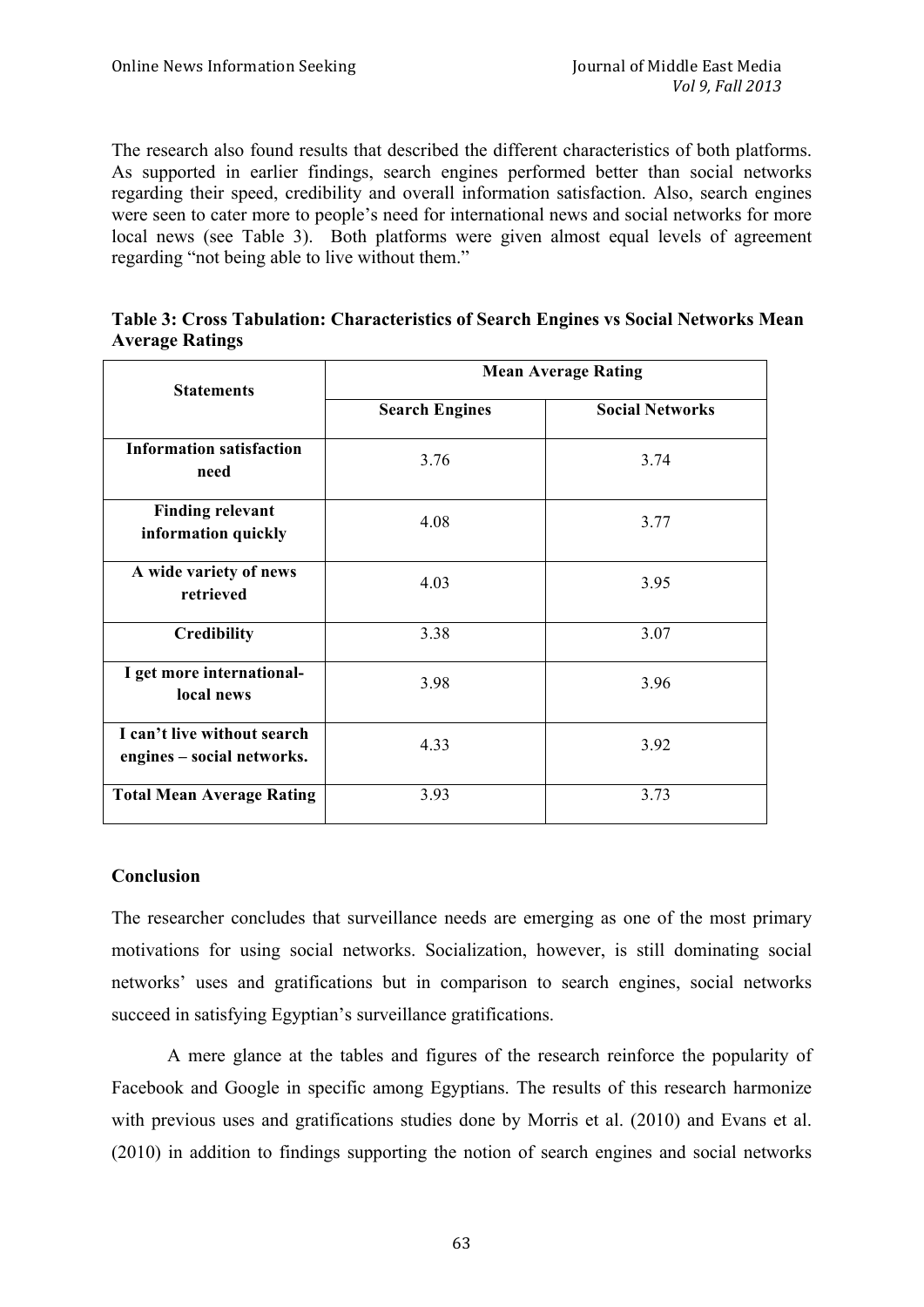complimenting one another rather than competing.

## **Future Recommendations**

## *Recommendations for Search Engines, Social Networks and News Websites*

- Search engines and social networks should find more effective ways in integrating with one another. Facebook likes should appear on Google search results and links to quick searches on Google should be found on Facebook seeing as they are both the most sought after social networks and search engines today.
- News websites in Egypt that are not fully integrating social media in their websites should start doing so if they want to stay in pace with the trending technological advancements.
- Existing news websites with applications and/or fan pages on social networks should invest more time and effort in this field.

## *Recommendations for Future Research*

- Conduct research comparing both social networks and search engines in their role in the news process, however this time from a news agency perspective. This is necessary to see the importance and the role of each platform as intermediaries in the dissemination of information from news agencies to the public and how news agencies are trying to fit in all the different platforms created. Also analyze the different traffic received from each and the benefit behind using each one.
- Conduct research on Google+ to study the effect of having both search and social in one online platform.
- A similar research can be conducted using the experimental methodology, which could yield to more detailed and observational results.
- Conduct similar research but on information in general rather than focusing on only news.
- Narrow down the research by focusing on one social network or search engines and its role regarding news seeking in Egypt.

#### **Limitations of the Study**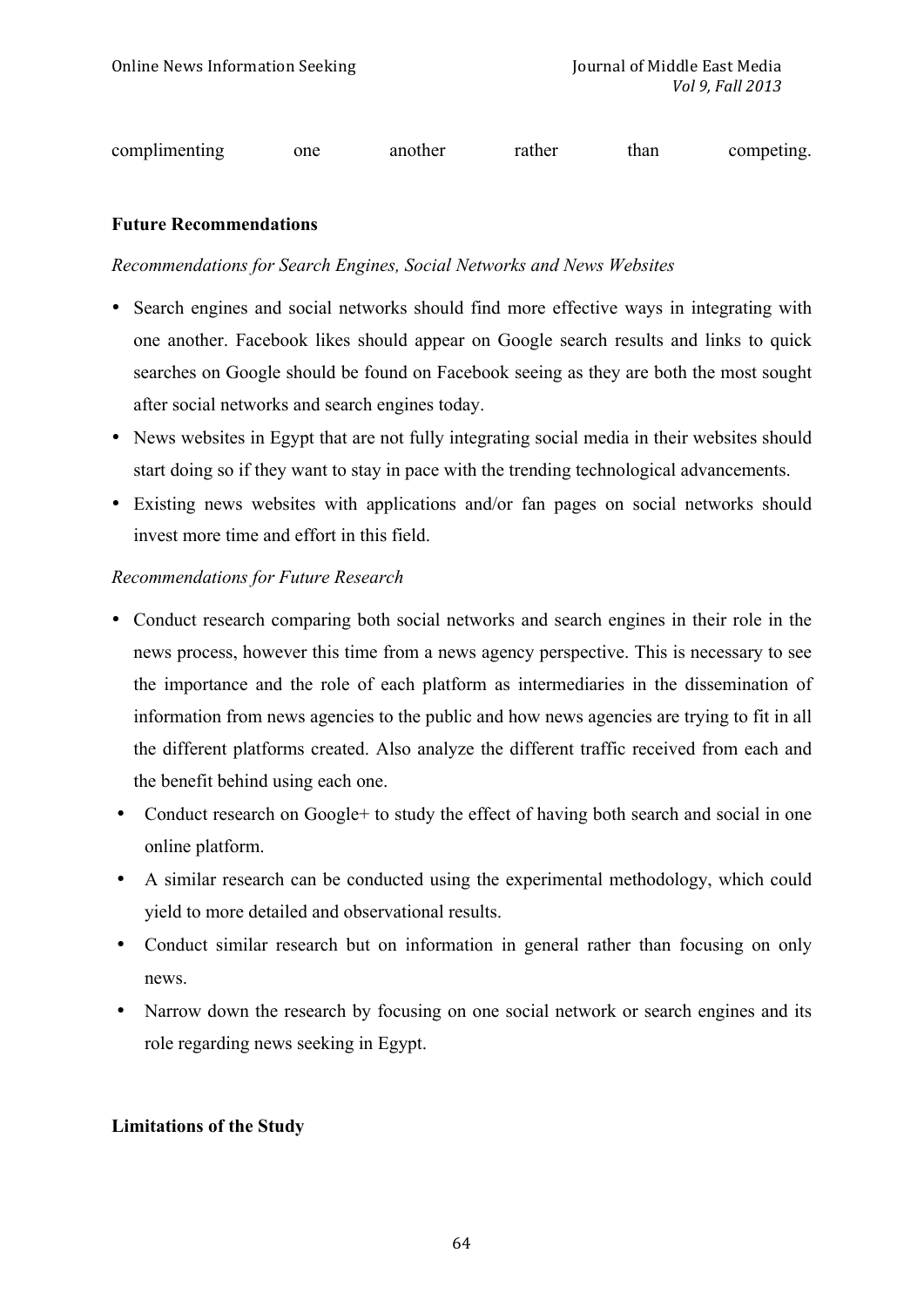• The survey conducted in this research is a non-random convenience sample. Therefore, the results can't be generalized.

• Due to the novelty of the topic there was a lack in the number of studies retrieved related to search engine usage in Egypt as well as social networks usage as news sources.

•The minimum amount of published academic research on news and social networks in Egypt.

• The research only focused on the two popular social networks and search engines excluding other existing social networks and search engines.

## **References**

- Abdulla, R.A. (1995) 'Welcome to the World of the Internet', Brains Beyond Borders 1(1): 1, 3.
- Abdulla, R.A. (2005). Taking the e-train: The development of the internet in Egypt. *Global Media and Communication*, 1(2): 149-165.
- Abdulla, R. A. (2006). An overview of media developments in Egypt: Does the Internet make a difference? *Global Media Journal* (GMJ), Mediterranean edition, *1*, 88–100.
- Abdulla, R.A. (2007). *The Internet in the Arab World: Egypt and Beyond*. New York: Peter Lang, Inc.
- Ali A.H. (2011). The Power of Social Media in Developing Nations: New Tools for Closing the Global Digital Divide and Beyond, 24, *Harvard Human Rights Journal* 185, 185– 87.
- Amin, Hussein (1996). "Egypt and the Arab World." New Patterns in Global Television: Peripheral Vision. Edited by John Sinclair, Elizabeth Jacks, and Stuart Cunningham. Oxford University Press.
- Ancu, M., & Cozma, R. (2009). MySpace Politics: Uses and Gratifications of Befriending Candidates. *Journal of Broadcasting & Electronic Media*, *53*(4), 567-583.
- Arslan, M., Tantawi, P., & El Sahn, F. (2012). Investigating The Effect of Young Adult's Reliance on Social Networking Sites on Political Participation in Egypt. *American Academic & Scholarly Research Journal (AASRJ)*, *4*(5).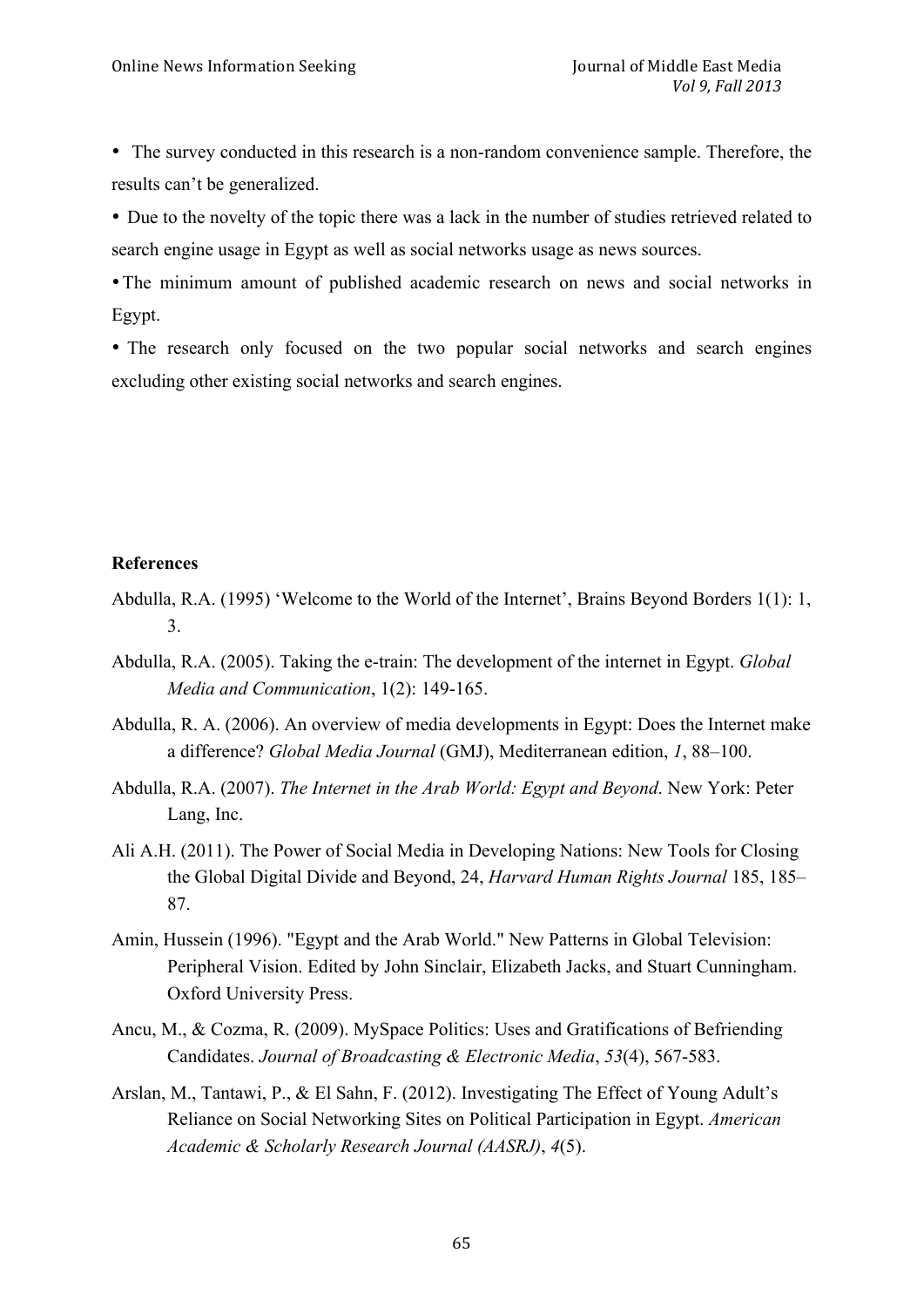- Ballard, C. L. (2011). *What's happening @ Twitter: A uses and gratifications approach.*  Unpublished master's thesis, University of Kentucky, Lexington, KY.
- Bradshaw, P. (2011). Mapping Digital Media: Social Media and News. Open Society Foundations.
- Carlson, M. (2007). Order versus access: news search engines and the challenge to traditional journalistic roles. *Media, Culture & Society, 29*(6), 1014-1030.
- Doctor, K. (2010) *Newsonomics: Twelve New Trends That Will Shape The News You Get*. New York: St. Martin's Press.
- El Gody, A.M. (2000). Egyptian based model for the uses and limitations of online journalism applications. Unpublished master's thesis, The American University in Cairo, Cairo, Egypt.
- Eltahawy, Mona. 2008. The Middle East's Generation Facebook. *World Policy Journal* 25(3): 69-77.
- Evans, B., Kairam, S. & Pirolli, P. (2009). Exploring the cognitive consequences of social search. Proceedings of Computer Human Interaction 2009, April 4-9, Boston, MA, ACM, New York, NY. Retrieved from: http://brynnevans.com/papers/Cognitive-Consequences-of- Social-Search-WIP.pdf
- Evans, B., Kairam, S. & Pirolli, P. (2010). Do your friends make you smarter? An analysis of social strategies in online information seeking. *IP&M*, 2010.
- Fallows, D. (2005). Search Engine Users. *Pew Internet and American Life Project*. http://www.pewinternet.org/
- Faris, David. "Revolutions Without Revolutionaries? Network Theory, Facebook, and the Egyptian Blogosphere." *Arab Media and Society* 2008.
- Fox, V. (2007). Searching for people in all the new social places. Information Today, Vol. 24 No. 8, p. 25.
- Frean A. (2011, May 12). Social network or search engine? *The Times*.
- Gamal El-Din, Y. (2010). *Uses and gratifications of Facebook in Egypt*. Unpublished master's thesis, The American University in Cairo, Cairo, Egypt.
- Ghannam J (2011) *Social Media in the Arab World: Leading up to the Uprisings of 2011*. Washington, DC: Center for International Media Assistance.
- Gillmor, D. (2004). *We the media: Grassroots journalism by the people, for the people*. Sebastopol, CA: O'Reilly.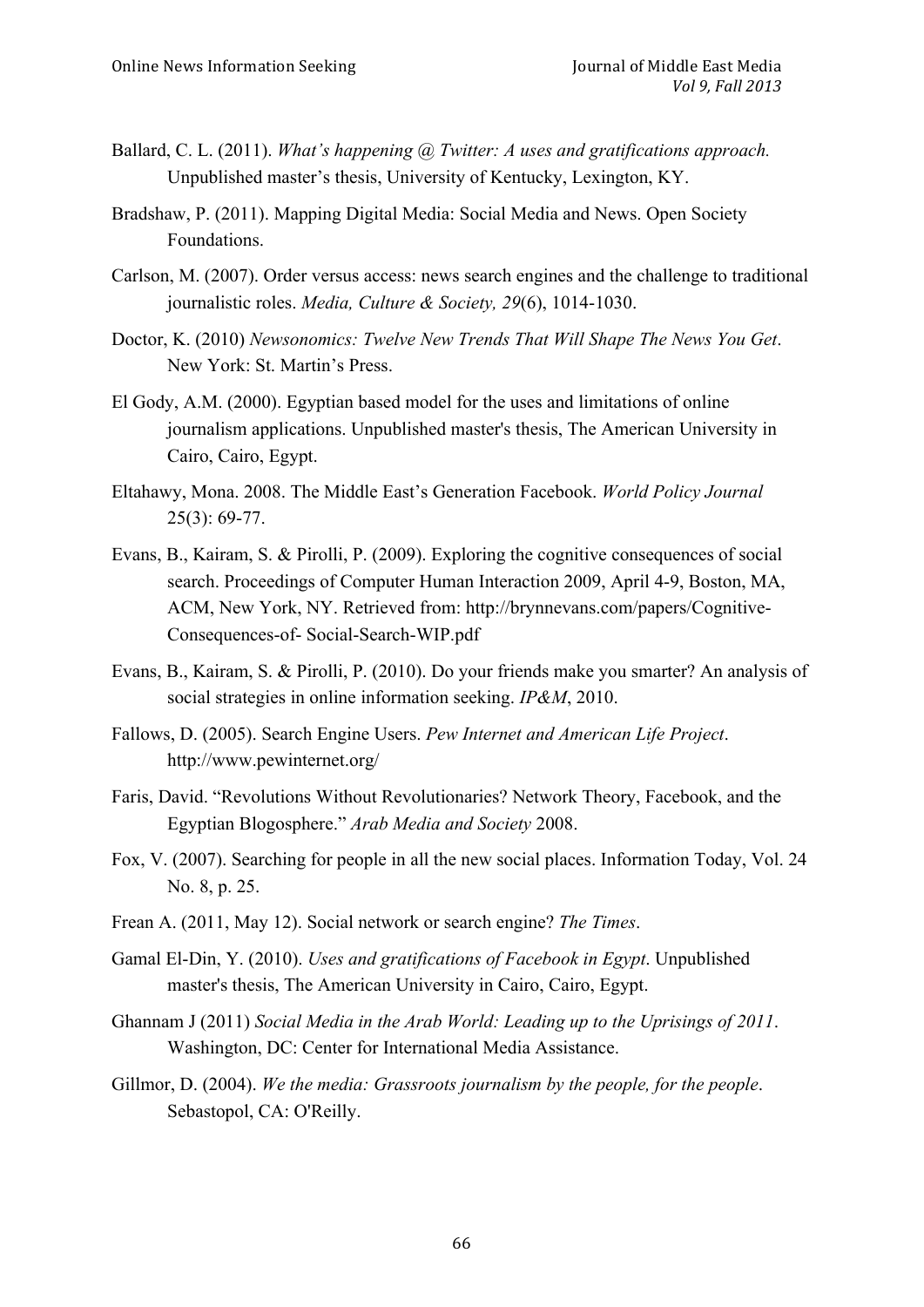- Internet Society of Egypt (2001) 'Internet History in Egypt', [http://www.ise.org.eg/ history.html ] (consulted January 2002).
- Joseph, S. (2012). Social media, political change, and human rights. *B.C. Int'l & Comp. L. Rev., 35*, 145.
- Katz, E., Blumler, J.,&Gurevitch, M. (1974). Utilization of mass communication by the individual. In J.Blumler & E. Katz (Eds.), *The uses of mass communication: Current perspectives on gratifications research* (pp. 19–34). Beverly Hills, CA: Sage.
- Kink, N. & Hess, T. (2008). Search engines as substitutes for traditional information sources? An investigation of media choice. *The Information Society*, *24*, 18 – 29.
- Kwak H., Lee C., Park H. & Moon S. (2010). What is twitter, a social network or a news media? pages 591–600. ACM.
- McDonnell, M. & Shiri A. (2011). Social search: A taxonomy of, and user centered approach to, social web search. *Program: Electronic Library and Information*
- Morris, M.R., Teevan, J., & Panovich, K. (2010). A comparison of information seeking using search engines and social networks. *ICWSM 2010*, 291-294.
- Morris. M.R., Teevan, J., & Panovich, K. (2010). What do people ask their social networks, and why? A survey study of status message Q&A behavior. *CHI 2010*, 1739-1748.
- Newman N, (2011). Mainstream Media and the Distribution of News in the Age of Social Discovery. *Reuters Institute for the Study of Journalism.* University of Oxford.
- Purcell, K., Rainie L., Mitchell, A., Rosenstiel T. & Olmstead K. (2010). Understanding the Participatory News Consumer. *Pew Internet and American Life Project*. Retrieved from: http://www.pewinternet.org/Reports/2010/Online-News.aspx?r=1
- Scale, M.S. (2008). Facebook as a social search engine and the implications for libraries in the twenty-first century. *Library Hi Tech, 26*(4), 540-556.
- Sherman, C. (2006), "What's the big deal with social search?", Search Engine Watch, available at: http://searchenginewatch.com/showPage.html?page 1⁄4 3623153 (accessed 5 August 2008).
- Tremblay J. (2010). Twitter: Can It Be a Reliable Source of News? Nieman Reports. The Nieman Foundation for Journalists at Harvard. Retrieved from: http://www.nieman.harvard.edu/reports/article/102416/Twitter-Can-It-Be-a-Reliable-Source-of-News.aspx
- Vuorikari, R. & Koper, R. (2009). Ecology of social search for learning resources. Campuswide Information Systems, Vol. 26 No. 4, pp. 272-86.